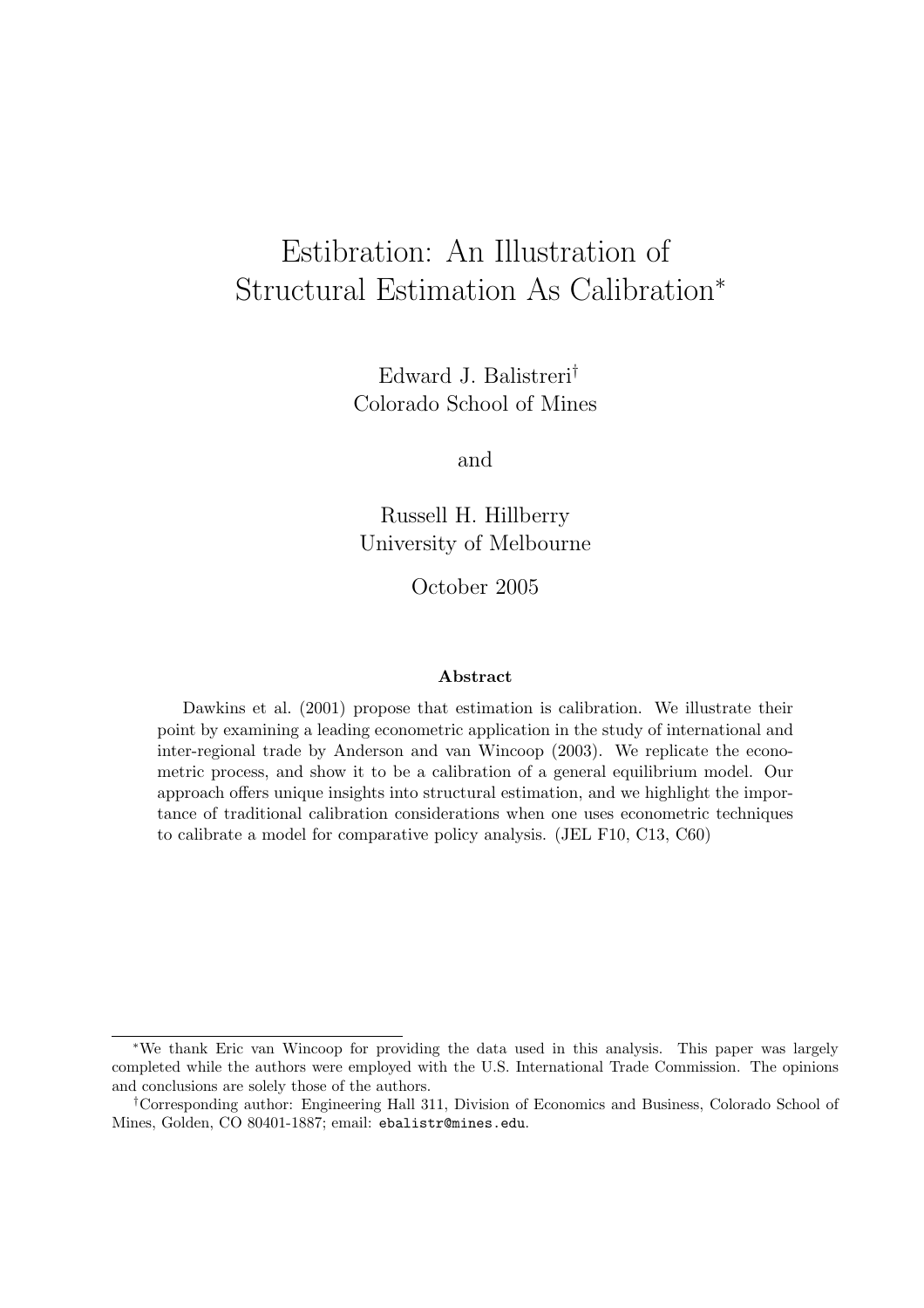## Estibration: An Illustration of Structural Estimation As Calibration

## 1 Introduction

Contemporary economic analysis includes two broad traditions of fitting models to data. Many estimate stochastic, theory-based, reduced forms with few parameters, while others calibrate models by an extensive collection, and computation, of consistent fitted values. Although the first technique is called estimation and the second is called calibration, these exercises are identical under consistent identifying assumptions. Both calibration and estimation fit a model to data.

Dawkins et al.  $(2001)$  make this point succinctly: "Calibration is estimation, estimation is calibration." The point is widely recognized in the macroeconomic real-business-cycle literature [Hoover (1995)]. Our purpose is to demonstrate that it is equally relevant to micro-based general equilibrium models. In our view, there is too little communication between calibrators and estimators of such models, and the lack of communication impedes research.

It is important to clearly delineate the processes of data fitting and the subsequent model analyses. In analysis of fitted models the degree of concentration on counterfactual simulation versus hypothesis testing around specific parameters often cleaves with our respective notions of calibration and estimation, but counter examples are easily found. Sensitivity analysis found in computable general equilibrium studies can be specifically designed to generate higher-order moments to facilitate hypothesis testing.<sup>1</sup> Many econometric studies are specifically focused on model identification for the purpose of counterfactual simulation.<sup>2</sup>

A more informative distinction might be drawn between testing models and calibrating models. Hoover (1995) places this issue at the heart of the macroeconomic debate sur-

<sup>&</sup>lt;sup>1</sup>See Harrison et al. (1992), Harrison and Vinod (1992), and Hertel et al. (2004).

<sup>&</sup>lt;sup>2</sup>See Trefler (1993) or Rose and van Wincoop (2001).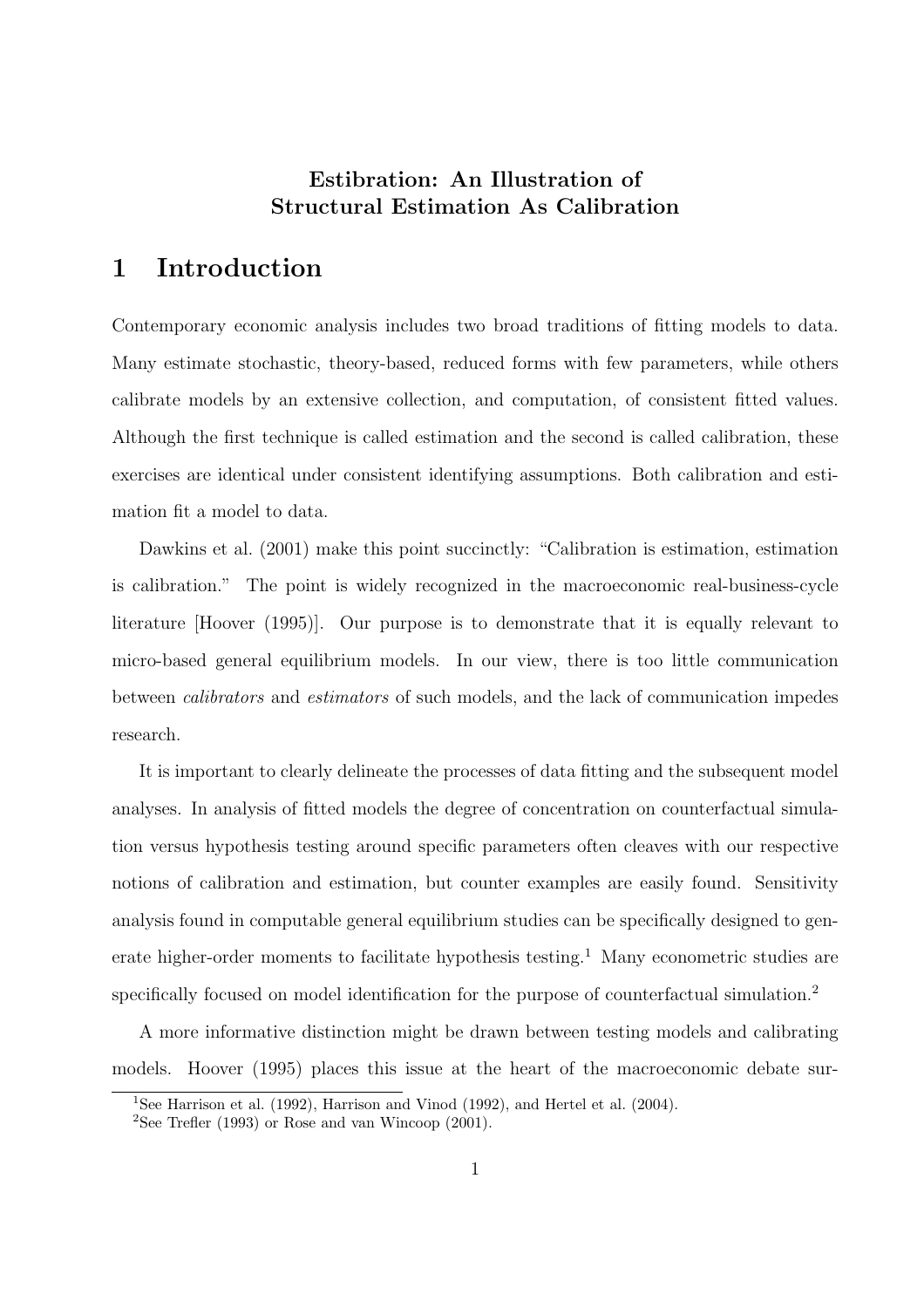rounding real-business-cycle models. We see a direct extension of the macroeconomic debate into any empirical methodology that involves general equilibrium systems. In the testing paradigm, stochastic measures of fit provide a critically important benchmark for evaluating alternative structural assumptions or analytical results derived from a particular set of assumptions. When the objective is to provide a quantitative context for counterfactual analysis, traditional measures of fit are little more than indicators of parsimony. One example of the macroeconomic debate spilling over to the empirical literature is forwarded by Leamer and Levinsohn (1995) who advise us to "Estimate, don't test." The point being that falsifiable theories are informative—conceptually and empirically.

In the context of estimating, as opposed to testing, some researchers find it preferable to exhaust the degrees of freedom available in the data by expanding the set of structural parameters. This results in a model that perfectly fits the benchmark observation, but requires external information on how it will respond to shocks. Model responses are usually summarized in a set of elasticity assumptions. Econometric estimation does not exhaust the degrees of freedom and may focus on internal measurements of response parameters.

There also seems to be convergence in the literatures; some calibrators attempt to identify response parameters [e.g., Liu et al. (2004), or Francois (2001)] and some estimators include numerous dummy variables to isolate cross-sectional fixed effects [e.g., Hummels (2001), or Feenstra (2004) Chapter 5]. Hillberry et al. (2005) contend that idiosyncratic calibration parameters in traditional CGE applications operate in a way that is similar to econometric residuals; calibration parameters allow the model to fit the data exactly. Another way to think about it is that idiosyncratic calibration parameters in CGE applications are analogous to fixed effects in an econometric model that includes a fixed effect for each observation.

The model proposed and applied by Anderson and van Wincoop (2003) (henceforth AvW) is exceptionally well suited for communicating with both estimators and calibrators. In their two-country application, A-vW fit a structural gravity model to observed trade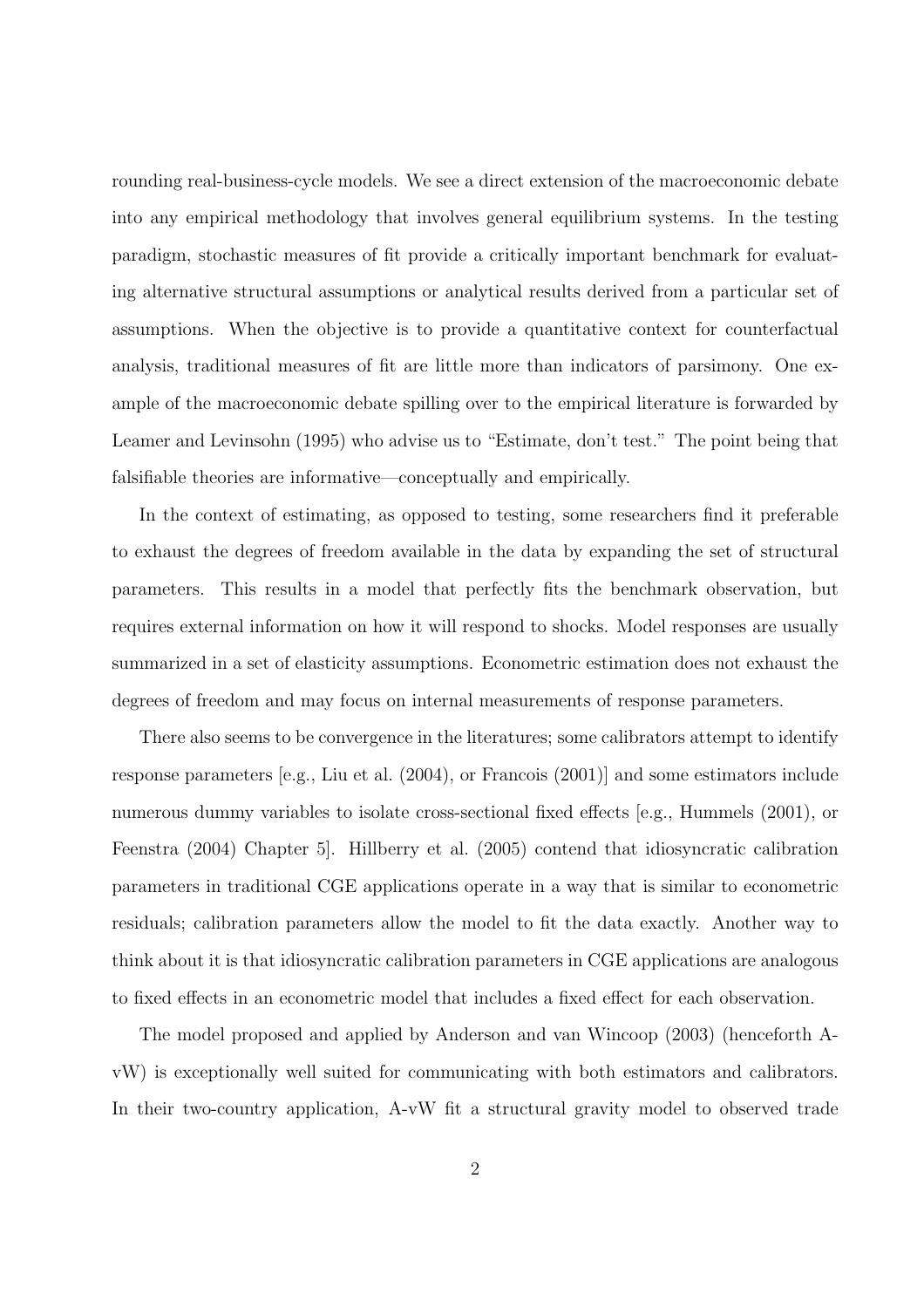patterns among Canadian provinces and U.S. states. It is our contention that estimating and calibrating the A-vW model are equivalent methods for fitting the model to data. The model is, at its core, a general equilibrium that can be fitted with standard calibration techniques. One of these techniques is the econometric procedure proposed by A-vW. Our illustration that the econometric procedure is a calibration entails a structural interpretation of the parametric estimates and an itemization of those remaining structural parameters that are implied by the estimable model's identifying assumptions.

We show that the A-vW calibration is consistent with a broad class of first-order approximations of the general equilibrium system that are equally efficient statistically (as measured by the sum of squared residuals on observed trade flows). Within this class of models there is ambiguity regarding the size of cross-border trade frictions and thus ambiguity regarding the welfare effects of trade frictions. Our approach offers unique insights into structural estimation, and we highlight the importance of traditional calibration considerations when one uses econometric techniques to calibrate a model for comparative policy analysis.

We propose alternative estimations of the core general equilibrium. One that eliminates a bias in the structurally consistent fitted trade flows, and one that yields an R-squared of one. While more efficient than the A-vW estimation, our procedures are equally incomplete they cannot identify the trade costs or price-response parameters without ad hoc identifying assumptions (or additional data). We conclude that the theoretic gravity model in question is useful as a descriptive tool, but its ability to match trade flows closely in calibration is not novel. Richer theories of trade (dependent on traditional comparative advantage or scale and variety effects) are routinely fit—exactly—to observed trade flows.<sup>3</sup>

It is not our intent to critique the theory behind the gravity model. We also do not advocate any particular approach to calibration. Our contribution is a bridge between the

<sup>&</sup>lt;sup>3</sup>Myriad constant-returns general equilibrium models appear in the trade and tax policy literature [the early work is surveyed by de Melo (1988), and Shoven and Whalley (1984)]. Studies that incorporate new theories of scale or variety effects include Lòpez-de-Silanes et al. (1994) and Brown and Stern (1989).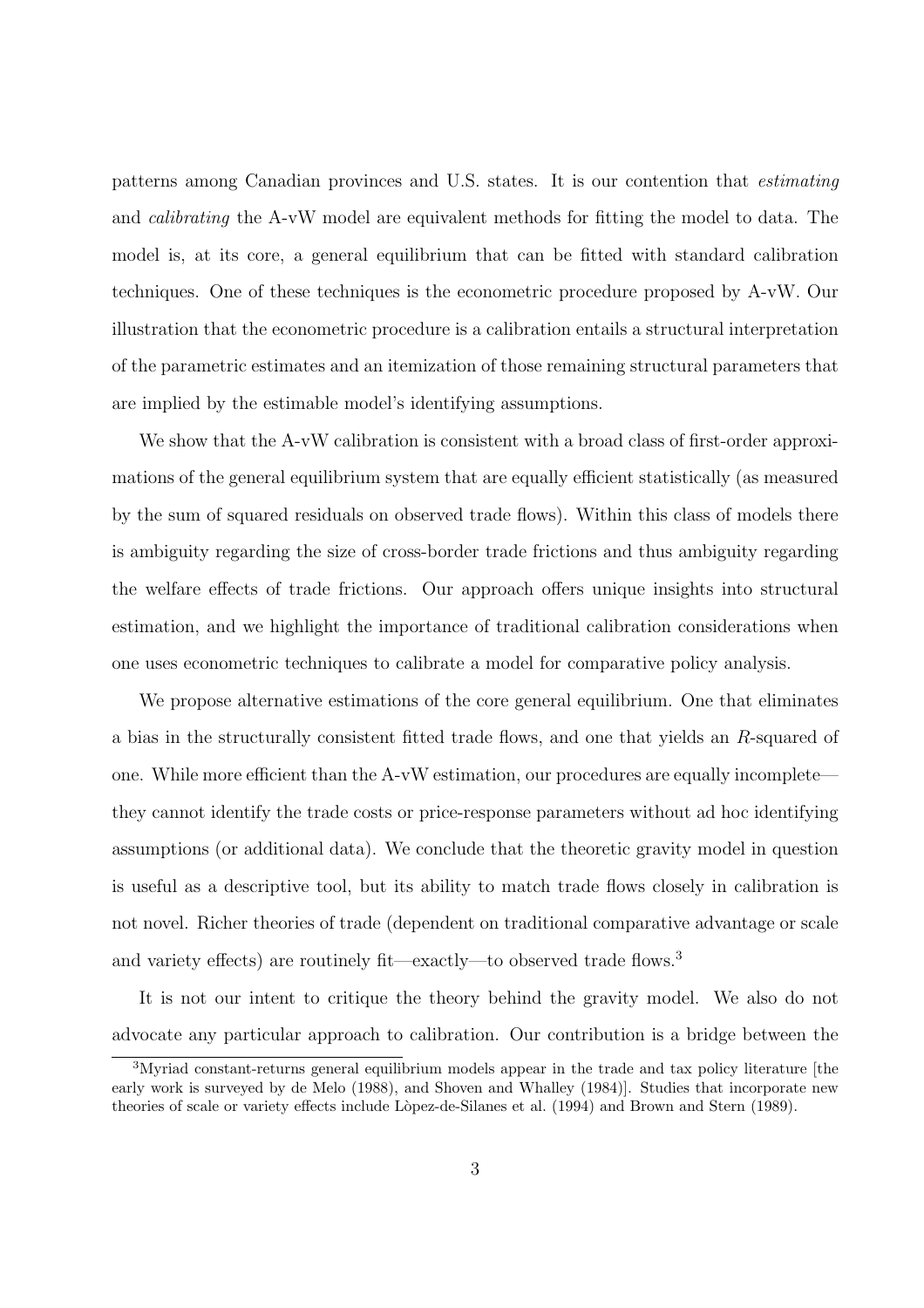methods and language used by modelers who calibrate systems regularly and those who use econometric methods.

In the following section we outline the general theoretic framework for the illustrative example, and we outline a general calibration strategy in terms of orders-of-approximation. In section three we recast the A-vW econometric method as a calibration, showing that it generates a complete set of structural parameters under particular identifying assumptions. A comparison of A-vW's restrictive case and the general set of equally efficient, or superior, approximations are examined in section four. Concluding remarks are offered in section five.

# 2 Theoretic and Conceptual Foundations for the Illustrative Example

### 2.1 The general equilibrium model

Following A-vW, consider a model in which representative consumers in each region have preferences over goods differentiated by region of origin. Goods are aggregated to a single region-specific variety. Each region is given an endowment of its variety, which it trades for foreign varieties.<sup>4</sup> Ad valorem trade frictions induce substitution into varieties that are from home and nearby regions.

We formulate the multi-region competitive exchange equilibrium as a Mixed Complementarity Problem (MCP). The MCP is essentially the Mathiesen (1985) formulation of an Arrow-Debreu general equilibrium [also, see Rutherford (1995b) for an introduction to MCPs]. The key advantage of using the Mathiesen formulation here is that it represents the entire multi-region general equilibrium compactly, as a set of  $4n$  conditions in  $4n$  unknowns (where *n* is the number of regions).<sup>5</sup>

<sup>&</sup>lt;sup>4</sup>Non-traded goods are not considered by A-vW: the aggregate country specific output is fully traded. Anderson (1979), however, explores the implications of traded versus non-traded goods on the structure of the gravity equation.

<sup>&</sup>lt;sup>5</sup>More generally, an MCP is a powerful numeric tool that directly accommodates complementary-slack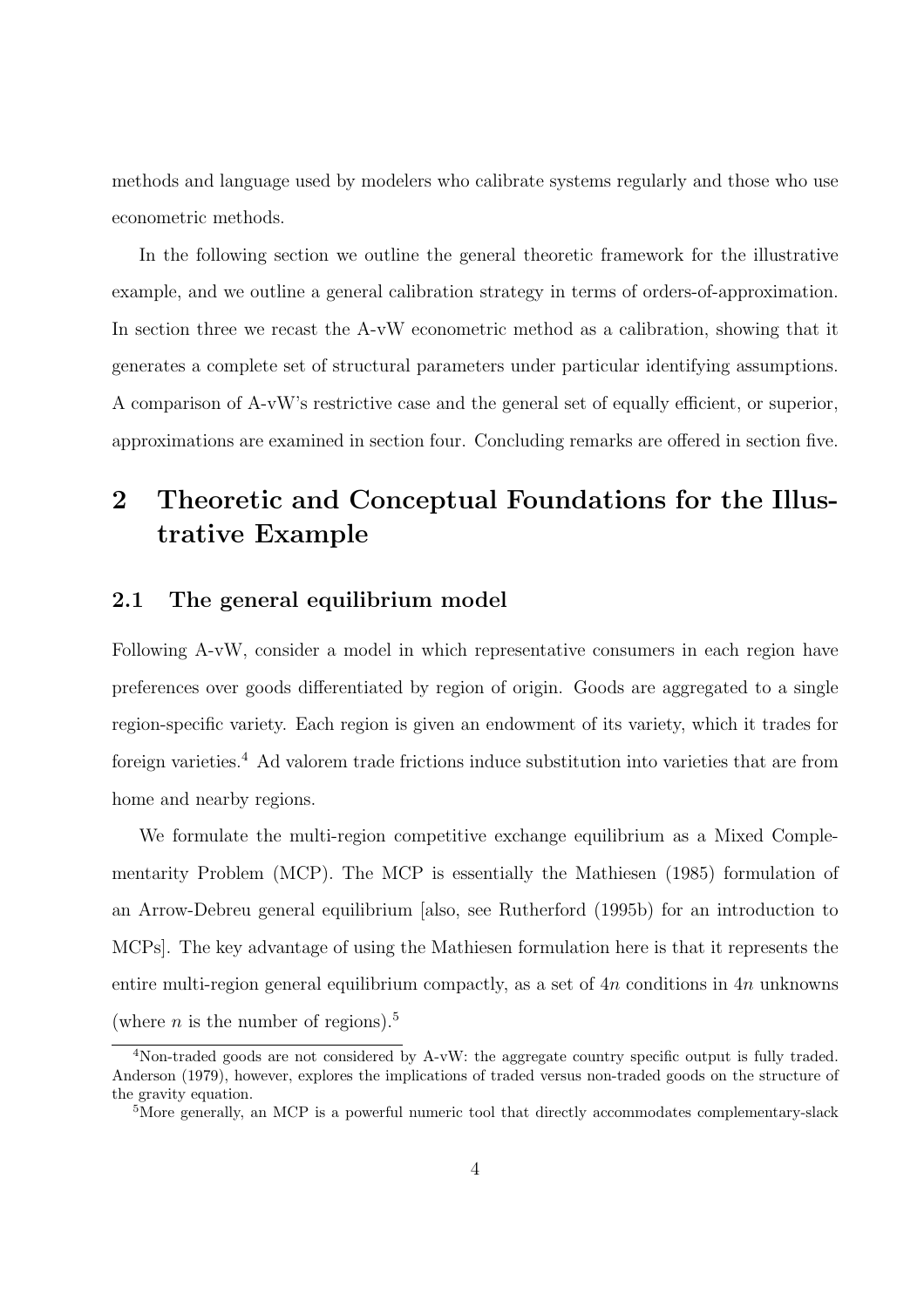Income for a region,  $Y_i$ , is given by the product of its exogenous endowment,  $q_i$ , and the net (of trade-cost, or f.o.b.) price of output,  $P_i$ :

$$
Y_i = P_i q_i. \tag{1}
$$

The second set of conditions require market clearing for each region-specific product such that the quantity endowed equals the sum of demands by each region  $j$ :

$$
q_i = \sum_j X_{ij} (P, Y_j, t_j, \gamma_j).
$$
 (2)

Demand for commodity i by region j  $(X_{ij})$  is a function of P, the vector of f.o.b. prices across the regions;  $Y_j$ , the income level in region j;  $t_j$ , the vector of trade cost wedges faced by region j; and  $\gamma_j$ , a vector of structural parameters that identify region-j's preferences.

Consistent with expenditure minimization in each region, the third set of equilibrium conditions set the true-cost-of-living index,  $E_i$ , equal to the unit expenditure function:

$$
E_i = e_i(P, t_i, \gamma_i), \tag{3}
$$

where the utility function is assumed to be linearly homogeneous. The final set of conditions require balance between the nominal value of utility and income:

$$
U_i E_i = Y_i. \tag{4}
$$

Together conditions (1) through (4) are a complete multi-region general equilibrium that can be solved numerically for relative prices  $(P_i \text{ and } E_i)$ , regional welfare levels  $(U_i)$ , and income levels  $(Y_i)$ .<sup>6</sup> As an artifact of the equilibrium we can recover the individual bilateral trade

conditions that arise in economics [Rutherford (1995b)].

<sup>&</sup>lt;sup>6</sup>The system (1) through (4) represents the equilibrium as it might be solved numerically. The 4n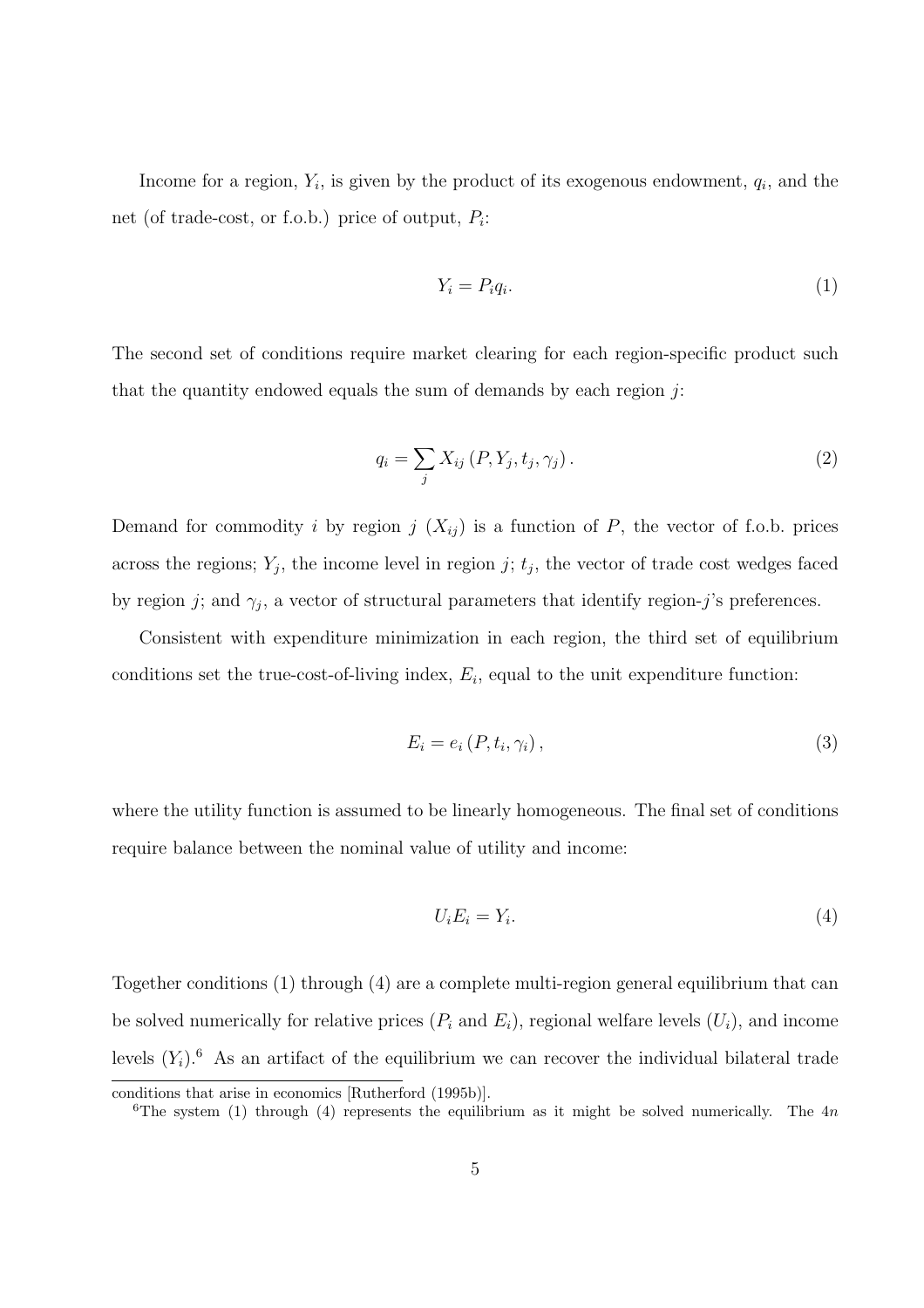flows using the demand functions evaluated at the equilibrium:

$$
X_{ij}^* = (P^*, Y_j^*, t_j, \gamma_j).
$$
 (5)

A convenient property of the equilibrium defined by (1) through (4) is that it is fully identified by endowments, trade frictions, and an explicit representation of the unit expenditure functions for each region.<sup>7</sup> Rarely are equilibrium systems dependent on such a modest set of unknown parameters.

### 2.2 Approximating the Utility Function

#### 2.2.1 Functional-form Approach to Identification

There are many approaches to identifying utility (or production) functions. Most are familiar with the econometric approach—specific functional forms are chosen carefully because they include embedded identifying assumptions that limit the scope of structural parameters. Even with very simple functions, however, the number of identifying parameters often exceeds the degrees of freedom offered by the data. Data requirements are controlled through parsimonious assumptions about structural similarities across a section, and/or across time. The subsequent analysis of what happens *on average* is conditional upon certainty in the functional form, the identifying structural similarities across the sample, and the assumed error structure.

Calibrators also use specific functional forms to control the number of arbitrary identifying assumptions. The focus, however, on reporting idiosyncratic results leads calibrators away from assuming structural similarities across a section, and/or time. As an alternative,

unknowns are the  $Y_i$ , the  $U_i$ , the  $E_i$ , and the  $P_i$ . Only relative prices are determined, however, so one of the market clearance conditions is removed (by Walras's law) and we assign the associated price as the numeraire.

<sup>7</sup>The demand functions embedded in (2) also need to be identified, but it is a routine calculus exercise to recover these from the unit expenditure function.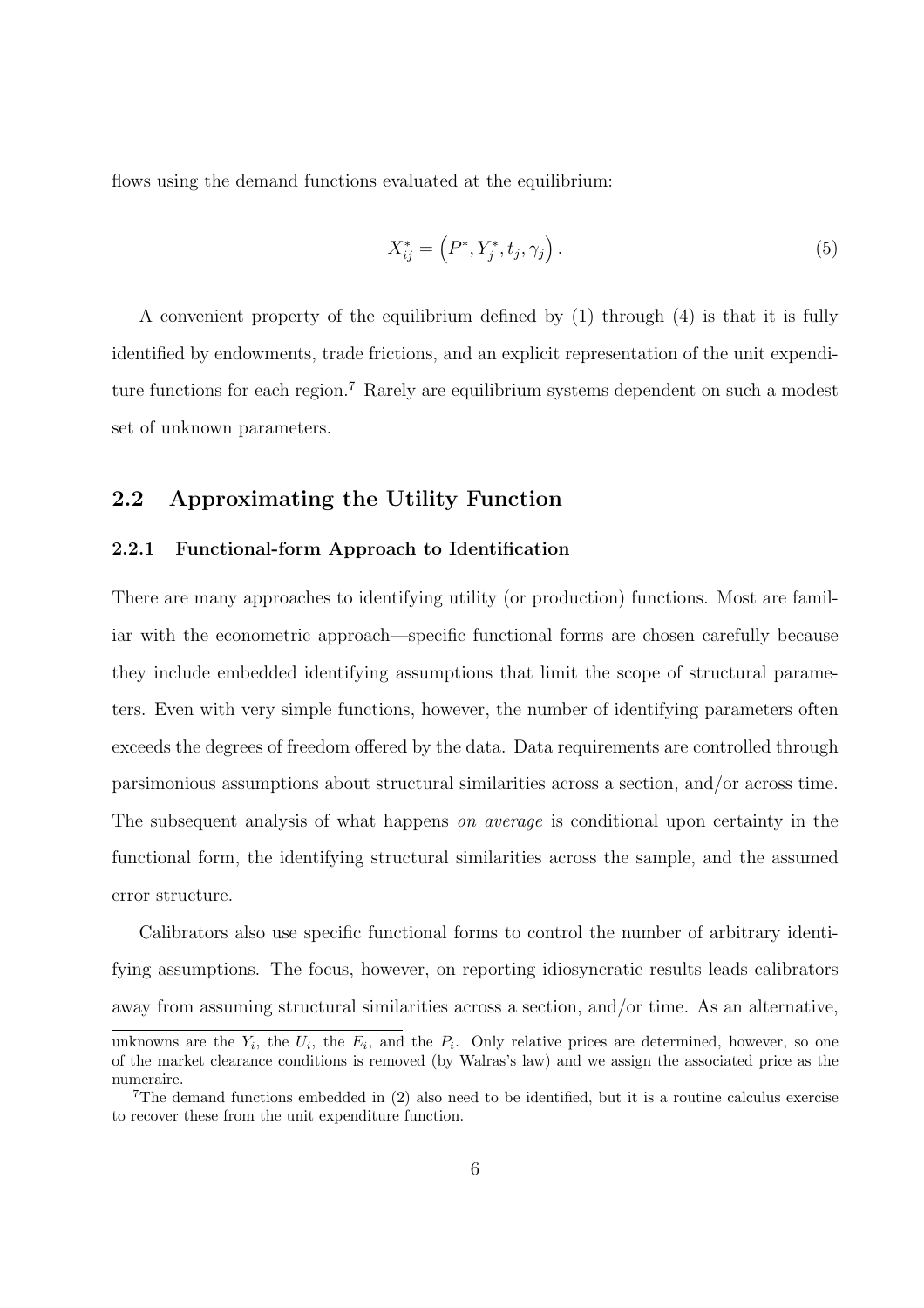calibrators make direct assumptions about key parameters, which are under identified in the system. The subsequent analysis is conditional upon the functional form, and direct parametric assumptions.

#### 2.2.2 Orders-of-approximation Approach to Identification

In contrast to the functional form approach, we prefer to characterize the calibration or estimation procedure as a method of approximating a general unknown homogeneous function. From this perspective identifying assumptions cannot be hidden, and all functions are under identified from the perspective of the next higher order of approximation. This method is consistent with the perturbation method discussed by Judd (1996). In particular, we follow Perroni and Rutherford (1998), and Perroni and Rutherford (1995) in their approach to characterizing and analyzing flexible functional forms.

Consider identification of the primal utility function that is consistent with the expenditure function in the general equilibrium system  $(1)-(4)^8$ ;

$$
U_j = U_j \left( \frac{X_j}{t_j}, \gamma_j \right). \tag{6}
$$

Utility in a region is a function of the vector of f.o.b. imports to that region scaled by the trade cost factors  $(X_i/t_i)$ ; this operationalizes the formulation of *iceberg* transportation costs.<sup>9</sup> The other argument in the utility function is the vector of structural parameters,  $\gamma_j$ .

Now consider that the demands for each commodity are chosen to maximize  $U_i(\cdot)$  subject to income, prices, and distortions. The empirical challenge is to approximate  $U_i(\cdot)$  by finding

<sup>&</sup>lt;sup>8</sup>We go to the primal function here because it is more familiar. Our goal, however, is to characterize the expenditure function in condition (3). Of course, identification of the primal preference/technology directly implies the dual expenditure/cost function.

<sup>&</sup>lt;sup>9</sup>Anderson and van Wincoop (2003) define the nominal trade flow from i to j as the product of the f.o.b. price, the trade cost factor, and the net quantity consumed  $(P_i t_i c_{ij})$ . This also equals the product of the f.o.b. price and the export quantity  $(P_i X_{ij})$ . The net (of iceberg melt) quantity consumed is therefore  $X_{ij}/t_{ij}$ . We simply make this substitution and directly define utility as a function of the bilateral export quantities scaled by their respective trade costs.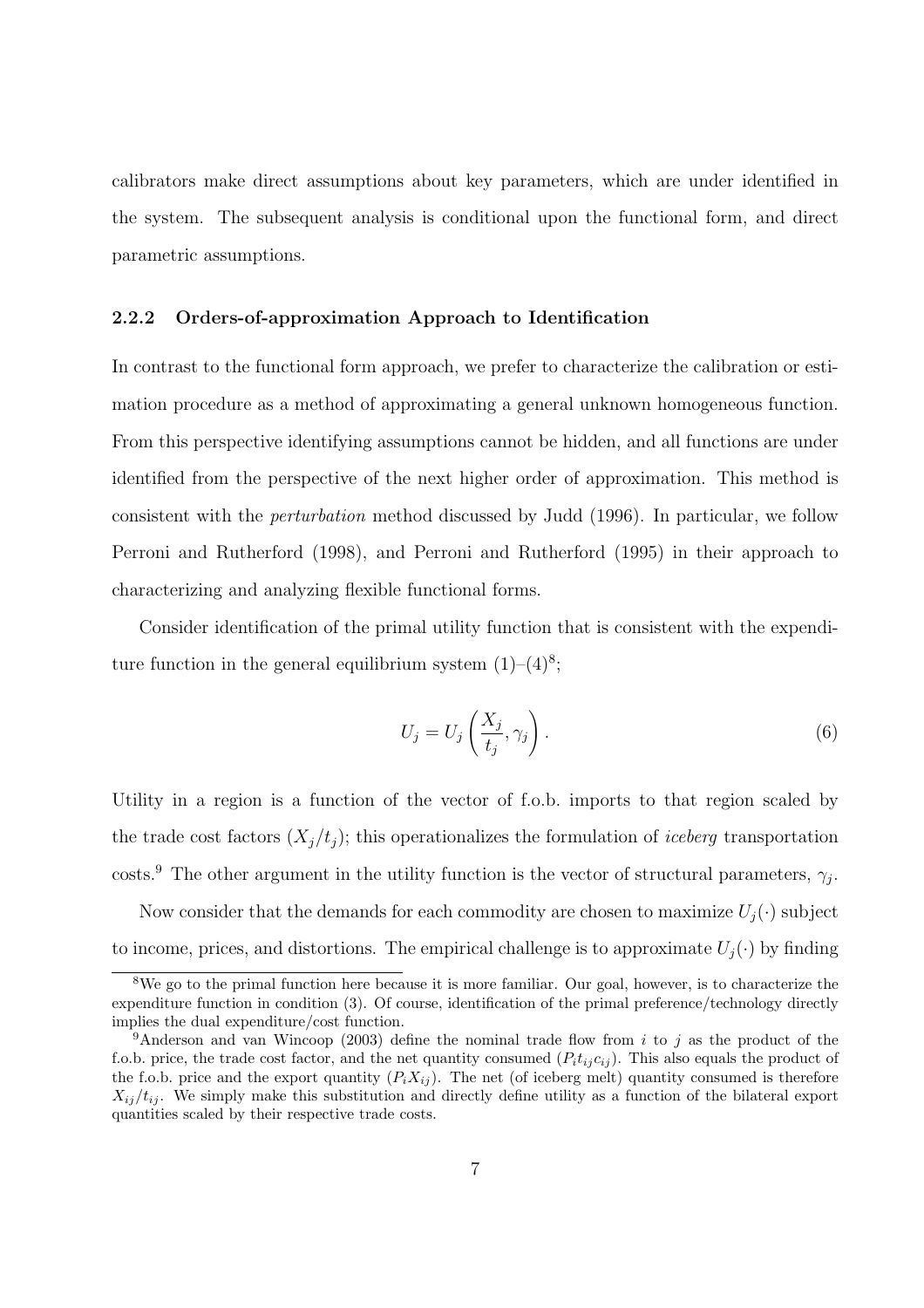| Order of       | <b>Required Benchmark</b>                                 | <b>Identified Functional</b>        |
|----------------|-----------------------------------------------------------|-------------------------------------|
| Approximation: | Estimates:                                                | Parameters:                         |
| Zero           | Reference Quantities                                      | Scale Parameters                    |
| First          | Reference Prices                                          | <b>Share Parameters</b>             |
| Second         | Reaction of Shares<br>to Price Changes                    | Substitution Elasticities           |
| Third          | Reaction of Substitution<br>Elasticities to Price Changes | Third-order Curvature<br>Parameters |

|  |  |  | Table 1: Orders of Approximation and Parametric Identification |  |  |  |
|--|--|--|----------------------------------------------------------------|--|--|--|
|--|--|--|----------------------------------------------------------------|--|--|--|

 $\hat{U}_j(X_j/t_j,\hat{\gamma}_j)$ , where the vector of estimated parameters,  $\hat{\gamma}_j$ , is determined by the data and the form of  $\hat{U}_j(\cdot)$  is determined by the accuracy of the functional approximation.

A useful anchor for building an approximation of the function is the benchmark or reference point.<sup>10</sup> The benchmark point might be any observed solution to the consumer problem. At a solution to the consumer's programming problem, we can determine the position of a point on the level set (indifference curve) in goods space and its local slope (marginal rate of substitution). In Table 1 we describe this as a first-order approximation to the true function.

In the zero-order approximation the reference quantities establish the estimated scale of  $\hat{U}_j(\cdot)$ . If the function approximates a production process, the scale parameter establishes the units of output, but for utility functions scale is largely irrelevant (because we are only concerned with the ordinal evaluations). We note that in the general equilibrium above, condition (4) adopts a convenient cardinalization of each region's utility. This is arbitrary, however, and the analysis generalizes.<sup>11</sup>

<sup>&</sup>lt;sup>10</sup>Also, the benchmark offers an observable point of departure for analysis or counterfactual simulations. We describe the benchmark using *reference values*. The econometric analog to these could be fitted values for dependent variables and observed data for independent variables.

<sup>&</sup>lt;sup>11</sup>We define identical tastes by the resulting demand system not the particular scale of the utility function. This allows us to adopt a convenient region-specific cardinalization such that the product of the price index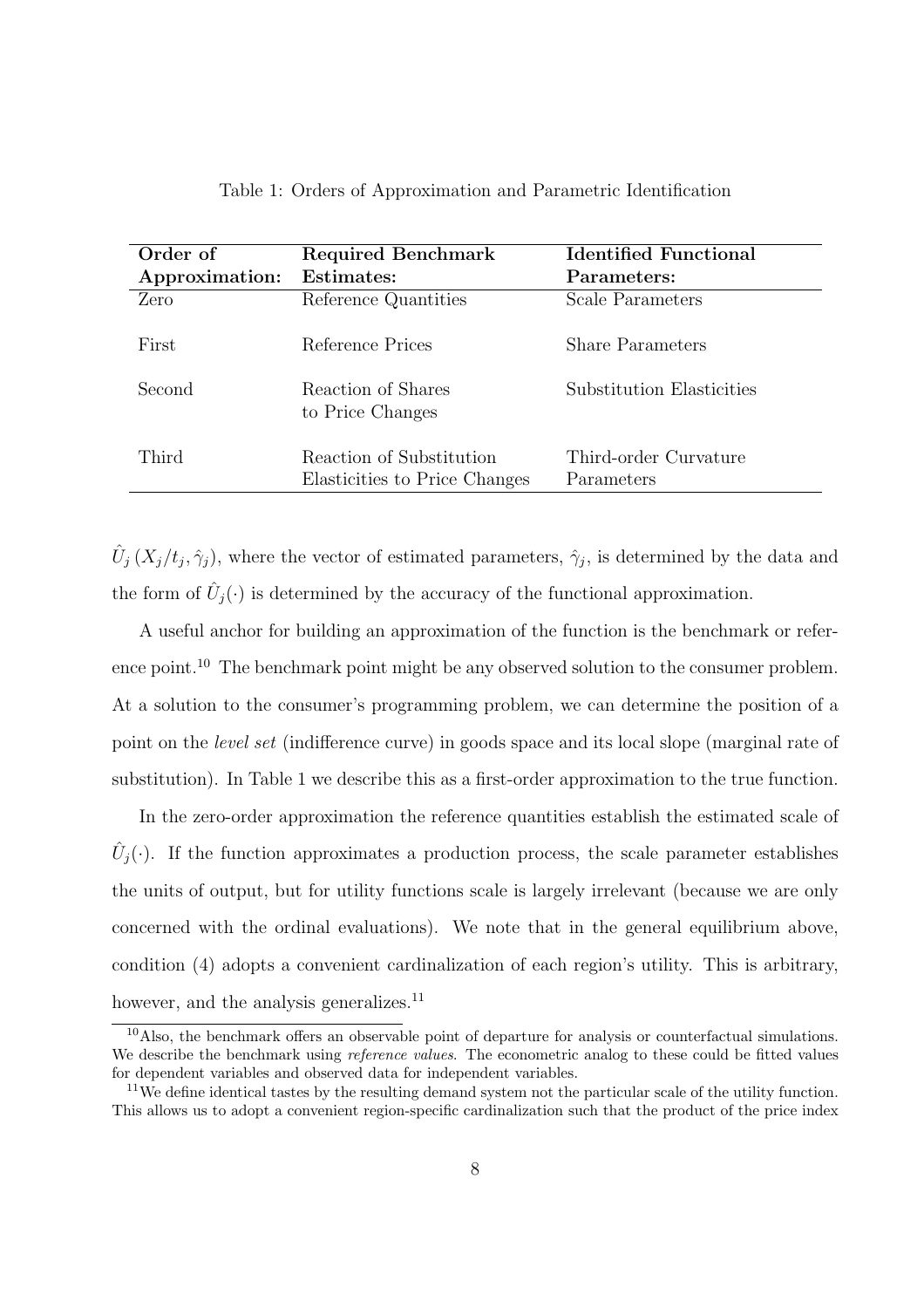The first-order approximation is completed by using the information on reference prices to establish the marginal rates of substitution local to the benchmark. Usually the first order approximation is best summarized by the identification of the estimated benchmark value shares ( $\hat{\theta}_{ij}$  in this case). Note that we designate that a symbol is an estimate with a *hat* (i.e.,  $(\cdot)$ ). For the model we analyze here the estimated value share of good i in country j's demand system local to the benchmark is given by

$$
\hat{\theta}_{ij} = \frac{\hat{t}_{ij}^0 \hat{P}_i^0 \left( \hat{X}_{ij}^0 / \hat{t}_{ij}^0 \right)}{\sum_k \hat{t}_{kj}^0 \hat{P}_k^0 \left( \hat{X}_{kj}^0 / \hat{t}_{kj}^0 \right)} = \frac{\hat{P}_i^0 \hat{X}_{ij}^0}{\sum_k \hat{P}_k^0 \hat{X}_{kj}^0}.
$$
\n(7)

Note that the terms on the right-hand side of  $(7)$  are designated as estimates, with a hat, and as benchmark levels with a superscript 0 (i.e.,  $(\cdot)^0$ ). Thus,  $\hat{P}_i^0$  is the estimated f.o.b. price of output from country *i* at the benchmark.  $\hat{X}_{ij}^0$  is the estimated reference export quantities at the benchmark. The benchmark reference trade distortions,  $\hat{t}_{ij}^0$ , are one plus the estimated ad valorem costs of moving goods from  $i$  to  $j$ . The distortions fall out of the benchmark value share, because, although the estimated reference price (gross of distortion) is  $\hat{t}_{ij}^0 \hat{P}_i^0$ , the reference quantity that arrives for consumption is  $\hat{X}_{ij}^0/\hat{t}_{ij}^0$ . In this simple exchange economy the denominator of  $(7)$  is benchmark income in region j.

It is important to make a distinction between the estimated *parameters*  $(\hat{P}_i^0, \hat{X}_{ij}^0, \text{and } \hat{t}_{ij}^0)$ , the model variables  $(P_i)$ , and  $X_{ij}$ , and the exogenous instruments  $(t_{ij})$ . Notice also that the benchmark value share,  $\hat{\theta}_{ij}$ , is invariant because it only depends on estimated parameters. This is distinguished from the endogenous value shares, which may change away from the local benchmark.

Second-order approximations of  $\hat{U}_j(\cdot)$  require estimates of how the input value shares change given price changes. This information is best summarized by a matrix of estimated

and the welfare index equals nominal income at the benchmark (this eliminates a scale parameter in either the income balance condition or the definition of the expenditure function). Identical tastes across regions, therefore, indicate identical ordinal evaluations.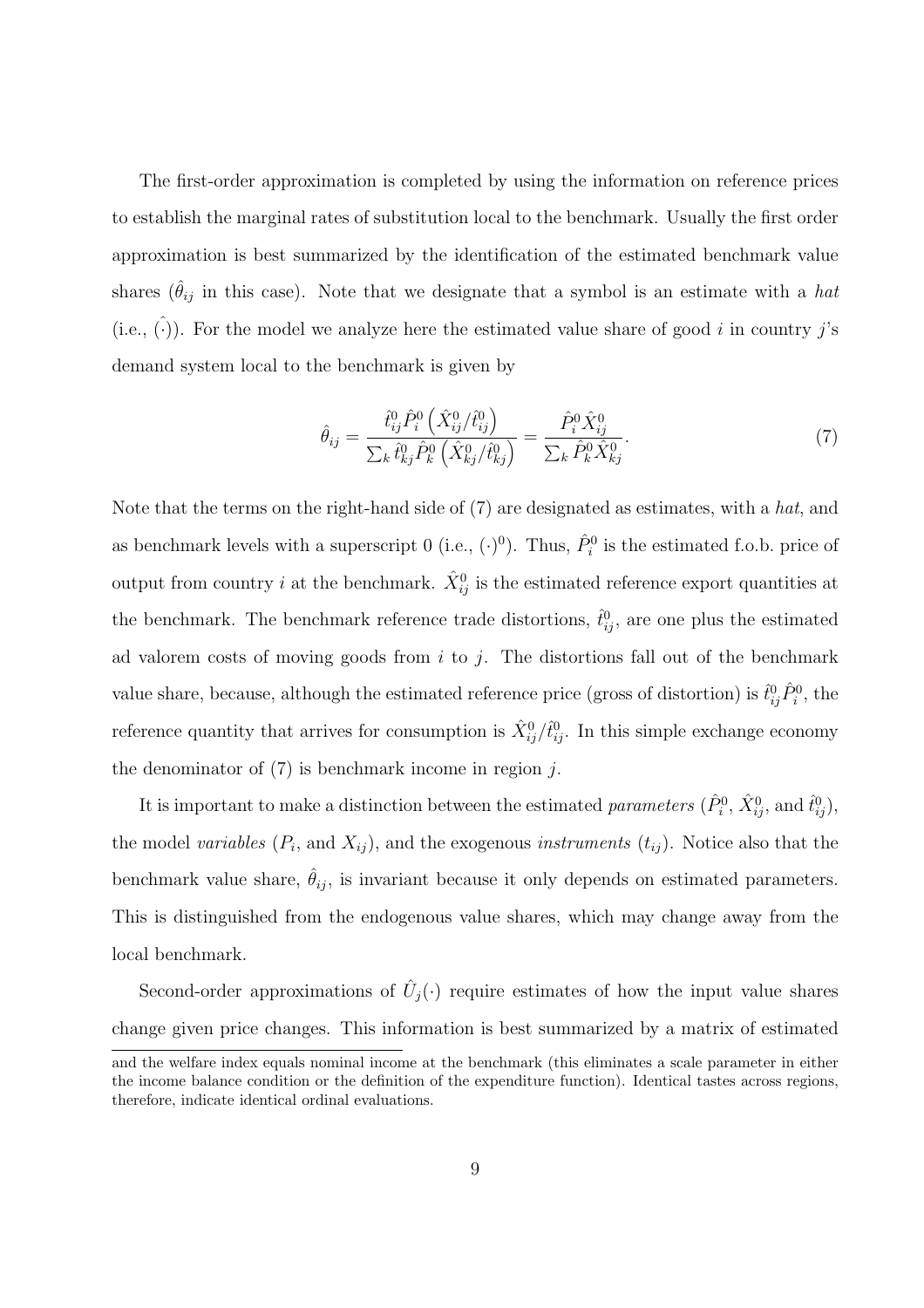substitution elasticities.<sup>12</sup> Standard functions used in economic and econometric models usually place restrictions on the form of the second-order approximation. The separable Constant-Elasticity-of-Substitution (CES) form, for example, restricts all cross-substitution elasticities to be equal (and invariant away from the benchmark).

The final row of Table 1 follows Perroni and Rutherford (1995), and Perroni and Rutherford (1998) in introducing the idea of third-order approximations to the function. Perroni and Rutherford highlight the need to consider third-order curvature properties in simulation analysis. They warn that traditional flexible functional forms used in econometrics, which accommodate a general matrix of cross-substitution elasticities (flexible second-order approximations), may not be appropriate in simulation analysis because of their out of benchmark properties. Perroni and Rutherford explain that choosing a functional form involves adopting an implicit conjecture about third-order properties. They propose a superior functional form that is both flexible (to any second-order curvature estimates) and globally tractable in out-of-benchmark experiments—the Nonseparable N-stage CES (NNCES) function.

### 2.3 Applying the Approximated Function

In their econometric study Anderson and van Wincoop (2003) adopt the CES functional form. We utilize this form to illustrate its place in our discussion of approximated functions and for our illustration of the econometric calibration. Again, adopting the CES form is consistent with a restricted second-order approximation, because all second-order curvatures must be identical across variety pairs. Furthermore, the third-order curvatures are consistent with preservation of constant second-order curvatures.

<sup>&</sup>lt;sup>12</sup>These are usually represented as Allen-Uzawa cross-elasticities of substitution, but other second-order measures of curvature have been proposed. Perroni and Rutherford (1998) provide a summary of the important measures of second-order curvature.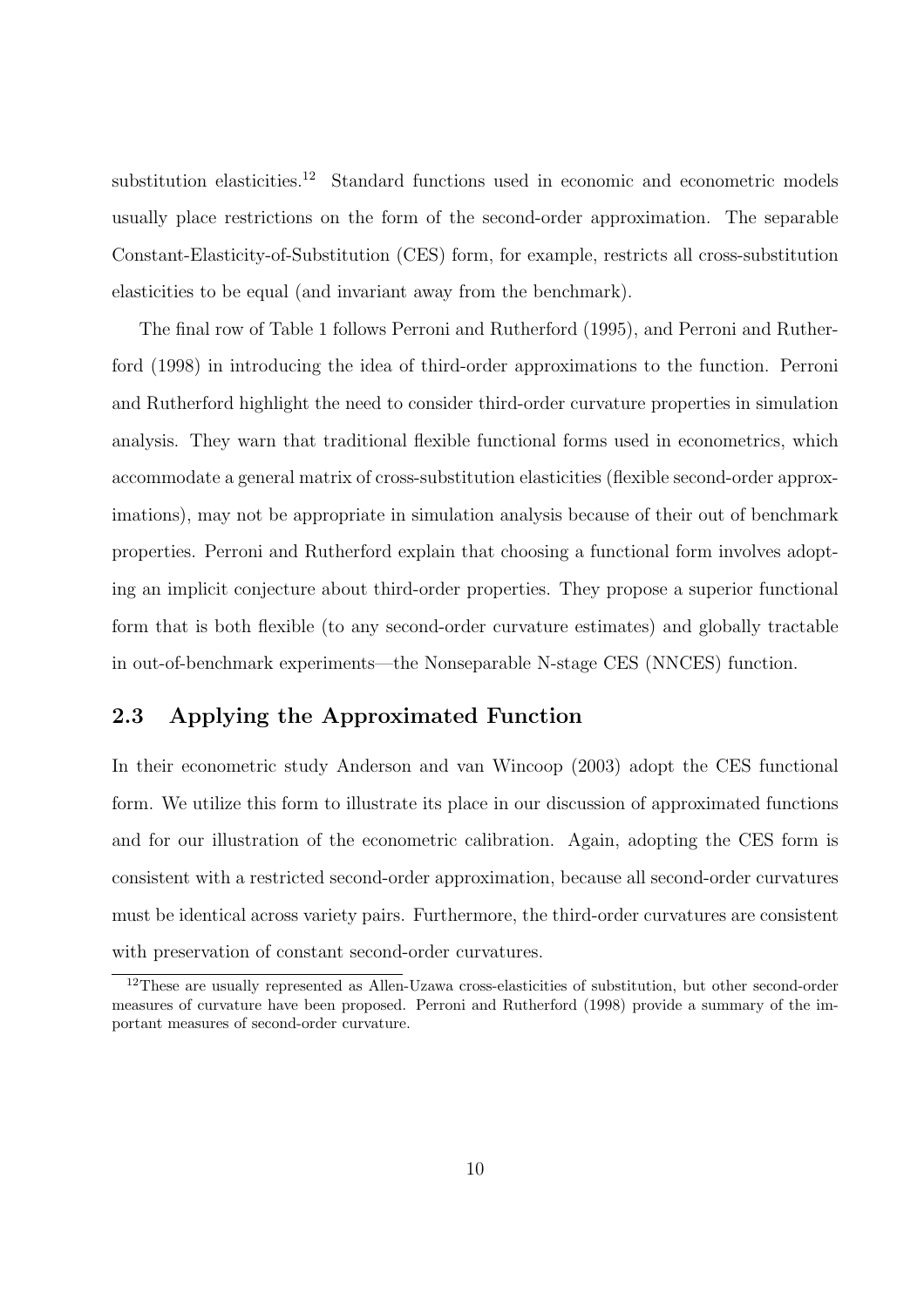The CES approximation to  $\hat{U}_j(\cdot)$  is usually represented by

$$
\hat{U}_j\left(\frac{X_j}{t_j},\hat{\gamma}_j\right) = \left(\sum_i \hat{\alpha}_{ij}\left(\frac{X_{ij}}{t_{ij}}\right)^{\frac{\hat{\sigma}_j-1}{\hat{\sigma}_j}}\right)^{\frac{\hat{\sigma}_j}{\hat{\sigma}_j-1}}
$$
\n(8)

We drop the hat on subsequent representations of approximated functions to clean up the notation, but we maintain the hat on the estimated structural parameters (e.g.,  $\hat{\gamma}$ ). It is understood that the functions, because they are CES, are empirical approximations.

Rutherford (1995a) introduces a more convenient form of the CES function, the calibrated share form:  $\hat{\sigma}_j$ 

$$
U_j\left(\frac{X_j}{t_j},\hat{\gamma}_j\right) = \hat{\phi}_j\left(\sum_i \hat{\theta}_{ij}\left(\frac{\hat{t}_{ij}^0 X_{ij}}{t_{ij}\hat{X}_{ij}^0}\right)^{\frac{\hat{\sigma}_j-1}{\hat{\sigma}_j}}\right)^{\frac{\hat{\sigma}_j}{\hat{\sigma}_j-1}},\tag{9}
$$

where  $\hat{\theta}_{ij}$  is the benchmark value share defined above. This form is a simple algebraic transformation that decomposes  $\hat{\alpha}_{ij}$ . It is more convenient for illustrating our method of approximation because it separately tracks the benchmark scale, benchmark share, and benchmark consumption components. The scale parameter,  $\hat{\phi}_j$ , is set equal to the benchmark utility level, which is benchmark income divided by the benchmark consumer price index,  $\hat{\phi}_j = \hat{Y}_j^0 / \hat{E}_j^0.$ 

The unit expenditure functions, under the CES approximation, are given by

$$
e_j(P, t_j, \hat{\gamma}_j) = \hat{E}_j^0 \left( \sum_i \hat{\theta}_{ij} \left( \frac{t_{ij} P_i}{\hat{t}_{ij}^0 \hat{P}_i^0} \right)^{(1-\hat{\sigma}_j)} \right)^{1/(1-\hat{\sigma}_j)}.
$$
\n(10)

The corresponding demand functions are

$$
X_{ij}(P,Y_j,t_j,\hat{\gamma}_j) = \hat{X}_{ij}^0\left(\frac{t_{ij}}{\hat{t}_{ij}^0}\right)\left(\frac{Y_j}{\hat{\phi}_je_j(P,t_j,\hat{\gamma}_j)}\right)\left(\frac{\hat{t}_{ij}^0\hat{P}_i^0e_j(P,t_j,\hat{\gamma}_j)}{t_{ij}P_i\hat{E}_j^0}\right)^{\hat{\sigma}_j}.
$$
(11)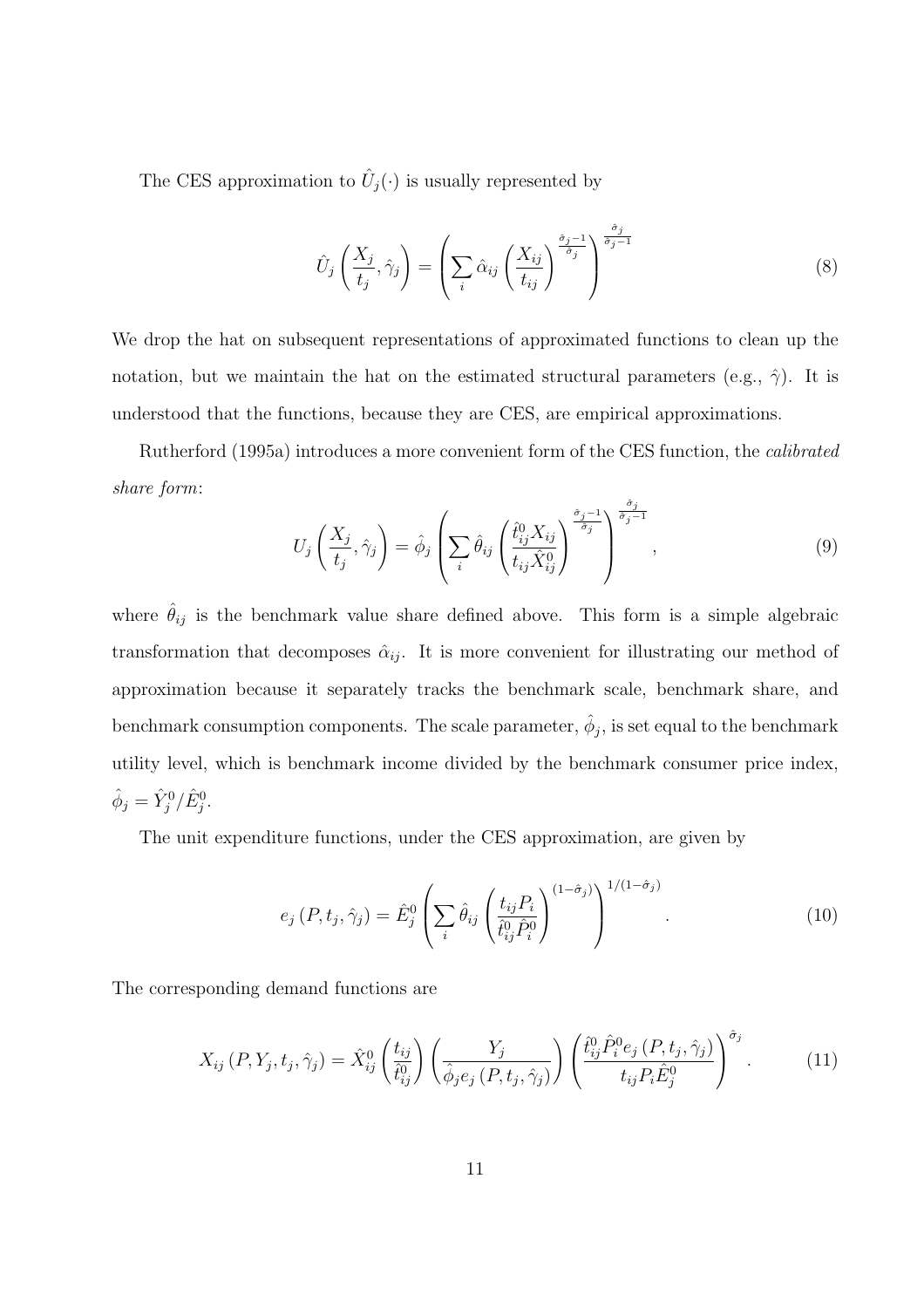In computational applications the calibrated share form is preferable because it provides a simple parameter and functional check that is independent of second-order curvature.

With the expenditure function specified in  $(10)$ , and provided estimates of each parameter, the general equilibrium is operational as a comparative static or simulation tool. We simply substitute (10) and (11) into (3) and (2) respectively. Table 2 lists all of the symbolic elements of the general equilibrium. Again, the equilibrium consists of  $4n$  variables. There are  $n + n^2$  exogenous instruments that characterize endowments and trade frictions. Parameter requirements include  $3n + 2n^2$  primitives that represent the fitted benchmark and an additional n substitution elasticities.<sup>13</sup> Many of these parameters are routinely eliminated or identified by assumption. In the following section we show how adopting A-vW's simplifying assumptions and least-squares procedure identifies the elements of  $\hat{\gamma}$ .

# 3 Econometric Calibration and General Equilibrium Simulation

This section illustrates how the estimation made by Anderson and van Wincoop (2003) can be interpreted as a calibration of the general equilibrium. First, we outline the assumptions and least-squares procedure necessary to arrive at a full set of benchmark calibration parameters from the data. The data include trade flows among U.S. states and Canadian provinces, state and province incomes, and bilateral distances.<sup>14</sup> Second, once the parameters are established we bring them to the original model to complete the calibration procedure. We

 $13$ We do not include the familiar summary parameters in our count of primitive parameters. In general, theoretic and econometric exercises focus on these summary parameters, where as calibration exercises focus on their primitives (the estimated benchmark fitted values). There are  $2n + n^2$  summary parameters: the zero-order  $\hat{\phi}_i$ , the first-order  $\hat{\theta}_{ij}$ , and the second-order  $\hat{\sigma}_i$ . This obscures the fact that many more primitive estimates are needed to identify the summary parameters, and our count assumes that each of the substitution elasticities has only a single underlying primitive. Realistically, the count of primitives should be expanded to include multiple first-order fitted observations (a minimum of two different observations of the first-order information are needed to identify the  $\hat{\sigma}_i$ ).

<sup>&</sup>lt;sup>14</sup>Our illustrative example follows A-vW's two-country application, which assumes that the U.S. and Canada are the only countries and that states and provinces are the relevant geographic divisions for region specific varieties.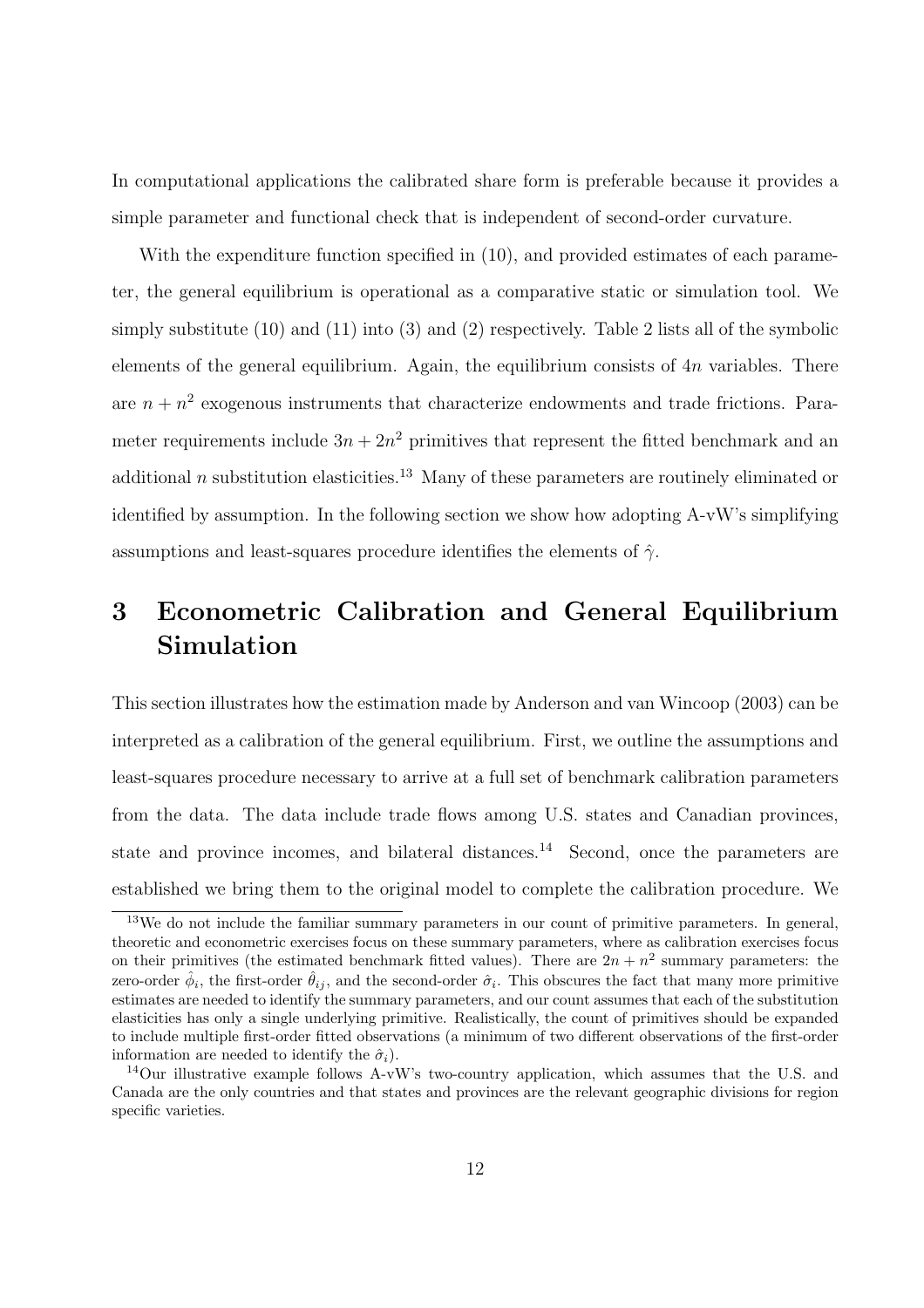| Variables: |  | Instruments:            |       |            | Structural Parameters $(\hat{\gamma})$ : |                                                   |                                                                              |                                                 |  |
|------------|--|-------------------------|-------|------------|------------------------------------------|---------------------------------------------------|------------------------------------------------------------------------------|-------------------------------------------------|--|
| $Y_i$      |  | $=$ Incomes             | $q_i$ | $=$        | Endowments                               | $\hat{Y}_i^0$                                     |                                                                              | $=$ Benchmark incomes                           |  |
| $E_i$      |  | $=$ Unit expenditure    |       | $t_{ij} =$ | Trade frictions                          | $\hat{E}^0_i$                                     |                                                                              | $=$ Benchmark unit expendi-                     |  |
|            |  | index                   |       |            |                                          |                                                   |                                                                              | ture index                                      |  |
|            |  | $P_i$ = Prices (f.o.b.) |       |            |                                          | $\hat{\phi}_i^0$                                  |                                                                              | $= \hat{Y}_i^0/\hat{E}_i^0$ (zero-order<br>sum- |  |
|            |  |                         |       |            |                                          |                                                   |                                                                              | mary parameters)                                |  |
|            |  | $=$ Utility levels      |       |            |                                          | $\hat{X}^0_{ij} \\ \hat{P}^0_i \\ \hat{t}^0_{ij}$ | $=$                                                                          | Benchmark trade flows                           |  |
|            |  |                         |       |            |                                          |                                                   | $=$                                                                          | Benchmark prices (f.o.b.)                       |  |
|            |  |                         |       |            |                                          |                                                   | Benchmark trade frictions                                                    |                                                 |  |
|            |  |                         |       |            |                                          | $\ddot{\theta}_{ij}$                              | $= \left( \hat{P}_i^0 \hat{X}_{ij}^0 \right) / \hat{Y}_j^0$<br>(first-order) |                                                 |  |
|            |  |                         |       |            |                                          | summary parameters)                               |                                                                              |                                                 |  |
|            |  |                         |       |            |                                          | $\hat{\sigma}_i$                                  |                                                                              | Elasticities of substitution                    |  |
|            |  |                         |       |            |                                          | (second-order summary pa-                         |                                                                              |                                                 |  |
|            |  |                         |       |            |                                          |                                                   |                                                                              | rameters)                                       |  |

Table 2: Scope of the A-vW General Equilibrium with CES Preferences

purposefully return to the extensive-form represented in conditions (1)-(4). The final step is to perform the counterfactual of interest: the integration of the U.S. and Canadian economies by removing the effect of the border.

### 3.1 Parametric Identification

Conditions (1)-(4) are useful as an empirical tool only after the elements of  $\hat{\gamma}$  are estimated using data. What follows is an illustration of how one might arrive at a set of parameters consistent with the set derived by A-vW, but from the perspective of a calibration exercise. The data are limited so some of the elements must be identified directly through parametric or structural assumptions.

As a first step in reducing data requirements, we identify some parameters by simply making the benchmark price normalization explicit. Estimates of income at the benchmark,  $\hat{Y}_{i}^{0}$ , and exchange rates are widely published so it seems logical to adopt the convention that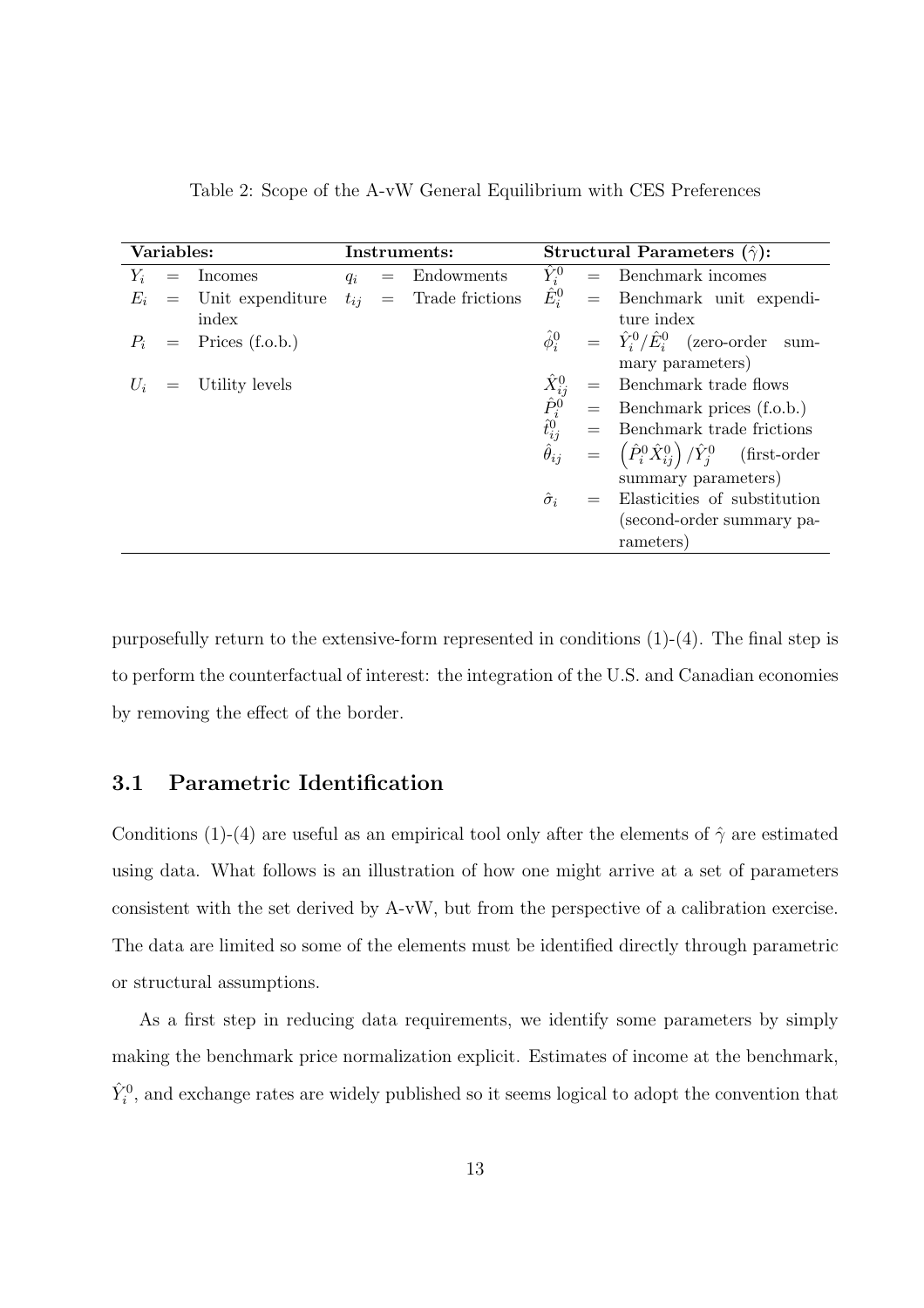common nominal units equal real units at the benchmark. This allows us to set  $q_i = \hat{Y}_i^0$  for each region. Income and, therefore, endowment quantities are in units of US dollars (at the benchmark).<sup>15</sup> Given our choice of units and by the first equilibrium condition  $\hat{P}_i^0 = 1$  for all  $i$ , which is a convenient normalization. Any other convention for measuring real units can be adopted without loss of generality.

More subtly, however, even in this seemingly innocent assumption we have implicitly asserted that there is no error associated with the measurement of income or its conversion into common nominal units. Our failure to account for uncertainty in these underlying procedures may not bias our subsequent analysis but seriously undermine the validity of statistical inference. After all, many degrees of freedom have been consumed in the generation of what we accept as primary data. Following the tradition in most of empirical economics we acknowledge this problem and ignore it.<sup>16</sup>

One simplification that does have clear general implications involves a further restriction and ad hoc identification of second-order curvature. Following A-vW we simply adopt a single assumed value for  $\hat{\sigma}_i$  for all of the regions  $(\hat{\sigma}_i = \sigma)$ . The results from any analysis using the model are thus conditional on the assumed value of  $\sigma$  (and its constancy across regions). The specific value of  $\sigma$  adopted is based on a casual survey of the econometric literature that specifically focuses on measuring this parameter.<sup>17</sup>

Another convenient simplification is to assume symmetric trade costs, that is,  $\hat{t}_{ij}^0 = \hat{t}_{ji}^0$ . This assumption decreases the number of parameters that need to be identified. More importantly for A-vW it enables them to arrive at a relatively simple benchmark reduced

 $15$ It is important to emphasize that the benchmark price normalization is only valid locally. Away from the benchmark we normalize on the price of a single region's endowment commodity, this commodity serves as numeraire.

<sup>&</sup>lt;sup>16</sup>Subsequently we remove the *hat* on income because these are assumed to be primary data rather than estimates (that is  $\hat{Y}_i^0 = Y_i^0$ ). We still refer to  $Y_i^0$  as a structural parameter, however; we simply assume its accuracy to be perfect.

<sup>&</sup>lt;sup>17</sup>Our arguments in this paper do not depend qualitatively on the value of  $\sigma$ , but the reader is warned that subsequent quantitative illustrations depend on  $\sigma = 5$ . This is the value Anderson and van Wincoop (2003) prefer based on their reading of the literature.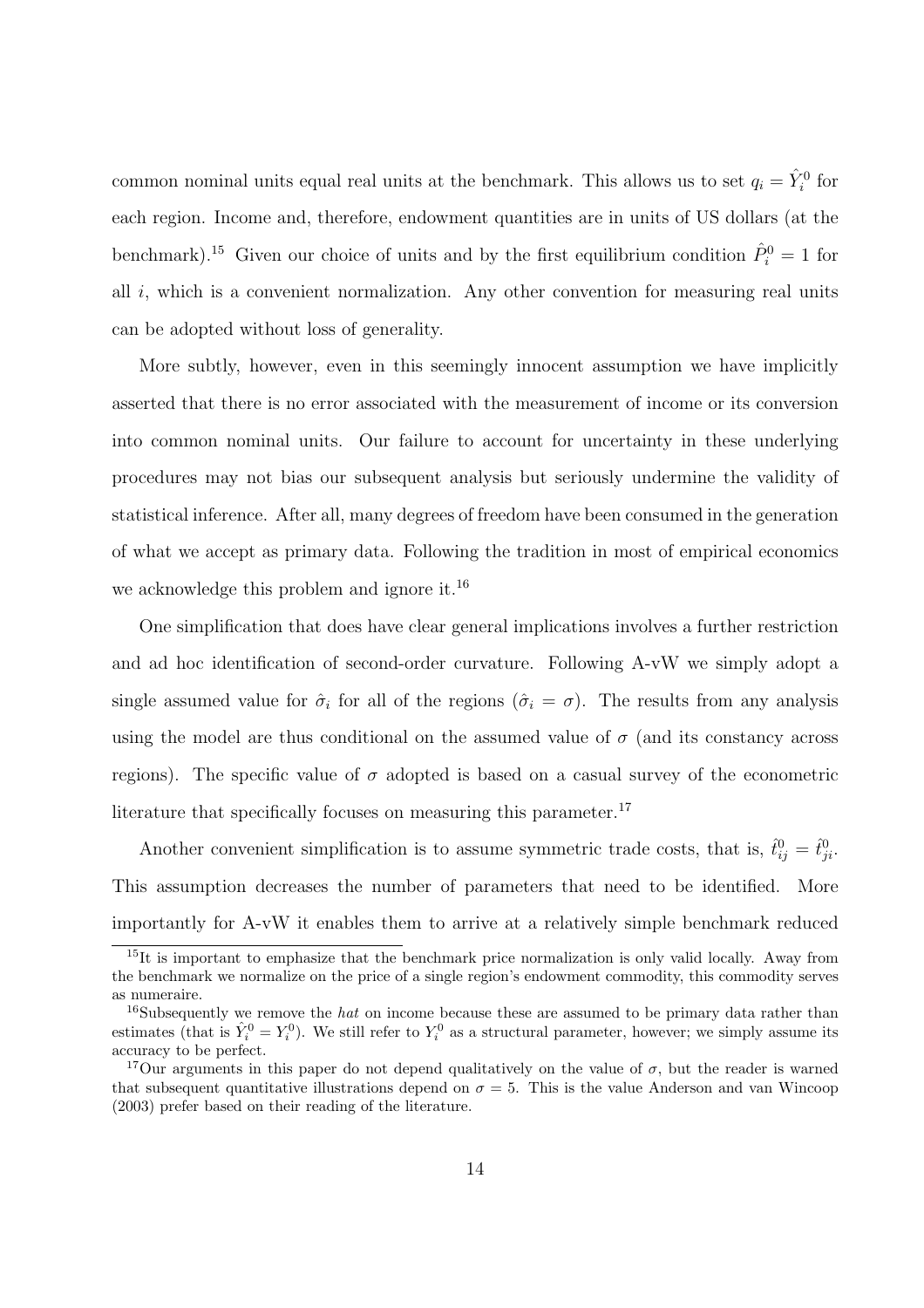form.<sup>18</sup>

Additionally, the trade cost is assumed to follow a log-linear form such that,

$$
\hat{t}_{ij}^0 = \hat{b}_{ij}^0 d_{ij}^{\hat{\rho}}.\tag{12}
$$

The estimated border cost factor, represented by  $\hat{b}_{ij}^0$ , equals one plus the tariff equivalent. The observed bilateral distance is given by  $d_{ij}$ , and  $\hat{\rho}$  is the elasticity of the total cost factor with respect to distance. Although convenient for A-vW's theory, the form of (12) is another ad hoc approximation.<sup>19</sup> Notice that  $(12)$  indicates that absolute trade costs will be affected by the units in which distance is measured, which is potentially problematic. The indeterminacy is resolved by choosing an ad hoc normalization.

A key identifying, and restrictive, assumption of the econometric calibration is one of identical tastes across regions.<sup>20</sup> This significantly reduces the number of parameters needed.

<sup>20</sup>In deriving their reduced form A-vW assume homogeneity in both relative and absolute tastes across regions (the cardinalization of utility is maintained across regions). Subsequently, A-vW suggest structural taste bias as an alternative to homogeneity: we explore this suggestion in Section 4. For the equations here to be consistent with absolute taste homogeneity, one could normalize the utility functions by a positive monotonic transformation. For example, multiplying (9) by

$$
\hat{z}_j = \sum_i \frac{\hat{\theta}_{ij}}{\hat{\phi}_j} \left(\frac{\hat{t}_{ij}^0}{\hat{X}_{ij}^0}\right)^{(\sigma - 1)/\sigma}
$$

normalizes the scale of utility across regions. With this modification, the equilibrium condition (4) becomes  $U_i E_i/\hat{z}_i = Y_i$ . Relative homogeneity in utility is achieved by holding the distribution parameters constant across the regions. For example,

$$
\hat{\alpha}_i = \hat{\alpha}_{ij} = \frac{\hat{\theta}_{ij}}{\hat{z}_j} \left( \frac{\hat{t}_{ij}^0}{\hat{X}_{ij}^0} \right)^{(\sigma - 1)/\sigma}, \forall j.
$$

In subsequent analysis we adopt A-vW's reduced form for calibration; noting that their cardinalization is different than ours, but also noting that the resulting demand systems and, therefore, the extensive forms are isomorphic.

 $18A-vW$  explain that although symmetry is assumed, the econometric model cannot distinguish between this equilibrium and one in which there are asymmetries that produce the same average trade resistance [see Anderson and van Wincoop (2003), footnote 11].

<sup>19</sup>For example, Hummels (2001) argues that an additive form is more sensible. As with many theories that support the gravity literature, the origin of (12) is more likely the log-linear regression, not the most plausible micro foundations.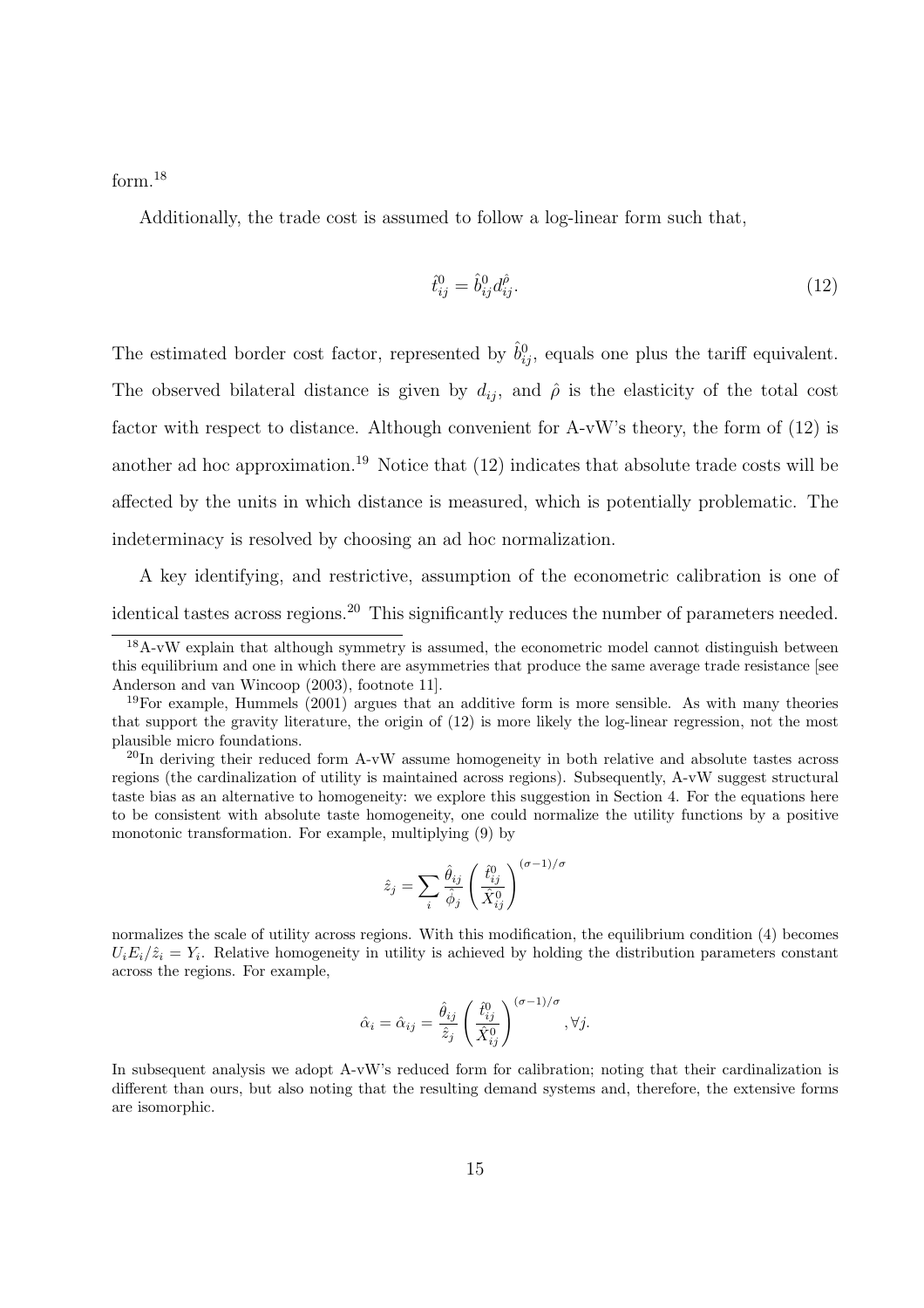A-vW utilize this assumption to derive a reduced form that is free of share parameters. Essentially, under identical tastes one can use the information that in a frictionless world each region  $j$  would consume its income share of each regional commodity  $i$ . The estimates of the distribution parameters in the CES functions are thus replaced by information on local (benchmark) income shares.

With the simplifications established A-vW derive the reduced form for the local unit expenditure functions,

$$
\hat{E}_j^0 = \left[ \sum_i \frac{Y_i^0}{\sum_k Y_k^0} \left( \frac{\hat{b}_{ij}^0 d_{ij}^{\hat{\rho}}}{\hat{E}_i^0} \right)^{(1-\sigma)} \right]^{1/(1-\sigma)}; \tag{13}
$$

and the local nominal demand functions

$$
\hat{X}_{ij}^{0} = \frac{Y_i^0 Y_j^0}{\sum_k Y_k^0} \left( \frac{\hat{b}_{ij}^0 d_{ij}^{\hat{\rho}}}{\hat{E}_i^0 \hat{E}_j^0} \right)^{(1-\sigma)}.
$$
\n(14)

Note, given our benchmark price normalization, the nominal flow  $(\hat{P}_i^0 \hat{X}_{ij}^0)$  equals the real flow  $(\hat{X}_{ij}^0)$  at the benchmark. Thus we have simplified (14) by removing  $\hat{P}_i^0$  from the lefthand side. With some slight rearranging and in log form (14) becomes the structural gravity equation presented by A-vW:

$$
\ln\left(\frac{\hat{X}_{ij}^0}{Y_i^0 Y_j^0}\right) = k + (1 - \sigma)\hat{\rho}\ln d_{ij} + (1 - \sigma)(1 - a_{ij})\ln \hat{b}^0 - \ln \hat{E}_i^{0(1 - \sigma)} - \ln \hat{E}_j^{0(1 - \sigma)} \tag{15}
$$

where k is a regression constant that should approximate  $-\ln \sum_k Y_k^0$ . The dummy variable  $a_{ij}$  is one if the shipment from i to j does not involve a border. The estimate  $\hat{b}^0 - 1$  is interpreted as the ad valorem tariff equivalent of the border cost [where  $\hat{b}_{ij}^0 = (\hat{b}^0)^{(1-a_{ij})}$ ].

Direct measures of some of the trade flows  $(X_{st}^0)$  are observed. The regional pair  $(s,t)$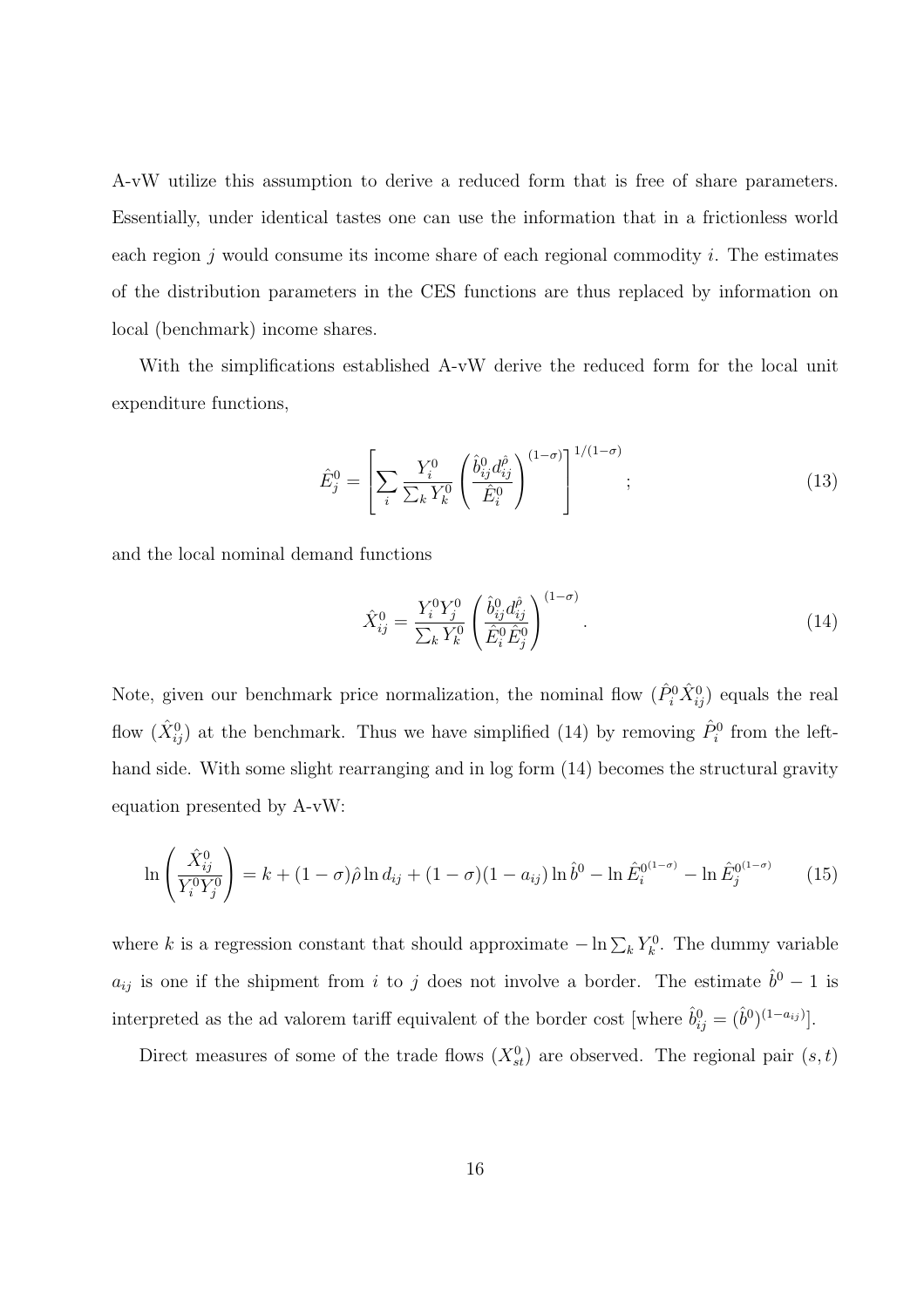is a member of the set of potential bilateral pairs;  $\{(s,t)|s\in I, t\in J\}$ .<sup>21</sup> The  $X_{st}^0$  are assumed to be primary data, but rampant with unbiased measurement error. To reconcile (15) with these observations A-vW define an objective function that is the sum of squared errors between the direct observations and the model prediction. Calibration involves the minimization of this objective subject to the reduced form of the unit expenditure functions, (13). The non-linear programming problem is

$$
\min_{\{k,\beta_1,\beta_2\}} \sum_{s} \sum_{t} \left[ \ln \left( \frac{\hat{X}_{st}^0}{Y_s^0 Y_t^0} \right) - k - \beta_1 \ln d_{st} - \beta_2 (1 - a_{st}) \right. \n\left. + \ln \hat{E}_s^{0^{(1-\sigma)}} + \ln \hat{E}_t^{0^{(1-\sigma)}} \right]^2
$$
\n
$$
\text{subject to:} \qquad \hat{E}_j^{0^{(1-\sigma)}} = \sum_{i} \left( \frac{Y_i^0}{\sum_{k} Y_k^0} \hat{E}_i^{0^{(\sigma-1)}} e^{\beta_1 \ln d_{ij} + \beta_2 (1 - a_{ij})} \right) \forall j. \quad (\text{NLP1})
$$

The coefficient  $\beta_1$  equals  $(1 - \sigma)\hat{\rho}$ , and the coefficient  $\beta_2$  equals  $(1 - \sigma)\ln \hat{b}^0$ . Estimation requires observations on distance for each  $(i, j)$  pair and the construction of the border dummy for each pair. Given the set of assumptions necessary to arrive at the reduced form and the solution values for  $\beta_1$ ,  $\beta_2$ , and the  $\hat{E}_i^{0(1-\sigma)}$  $j^{(1-\sigma)}$  from the programming problem we can recover all of the elements of  $\hat{\gamma}$ . Comparative static experiments can then be simulated via the equilibrium conditions.

A key insight our calibration perspective offers is the absence of variables in the reducedform model, characterized in equations (13) and (14). The estimation (calibration) procedure brings the data to the model and is, therefore, devoid of elements endogenous to the model. The reduced-form equations are not general because they rely on identifying assumptions that may only be valid local to benchmark. For example, A-vW's empirical model depends on a particular local normalization [Anderson and van Wincoop (2003), footnote 12]. This normalization is integral to the reduced-form equations, but not the economic model. Applying the reduced-form equations in a counterfactual implicitly renormalizes the problem,

 $^{21}$ Anderson and van Wincoop (2003) reduce the full set of bilateral pairs by: flows that do not have observations, flows that are observed to be zero, and any measured internal flows.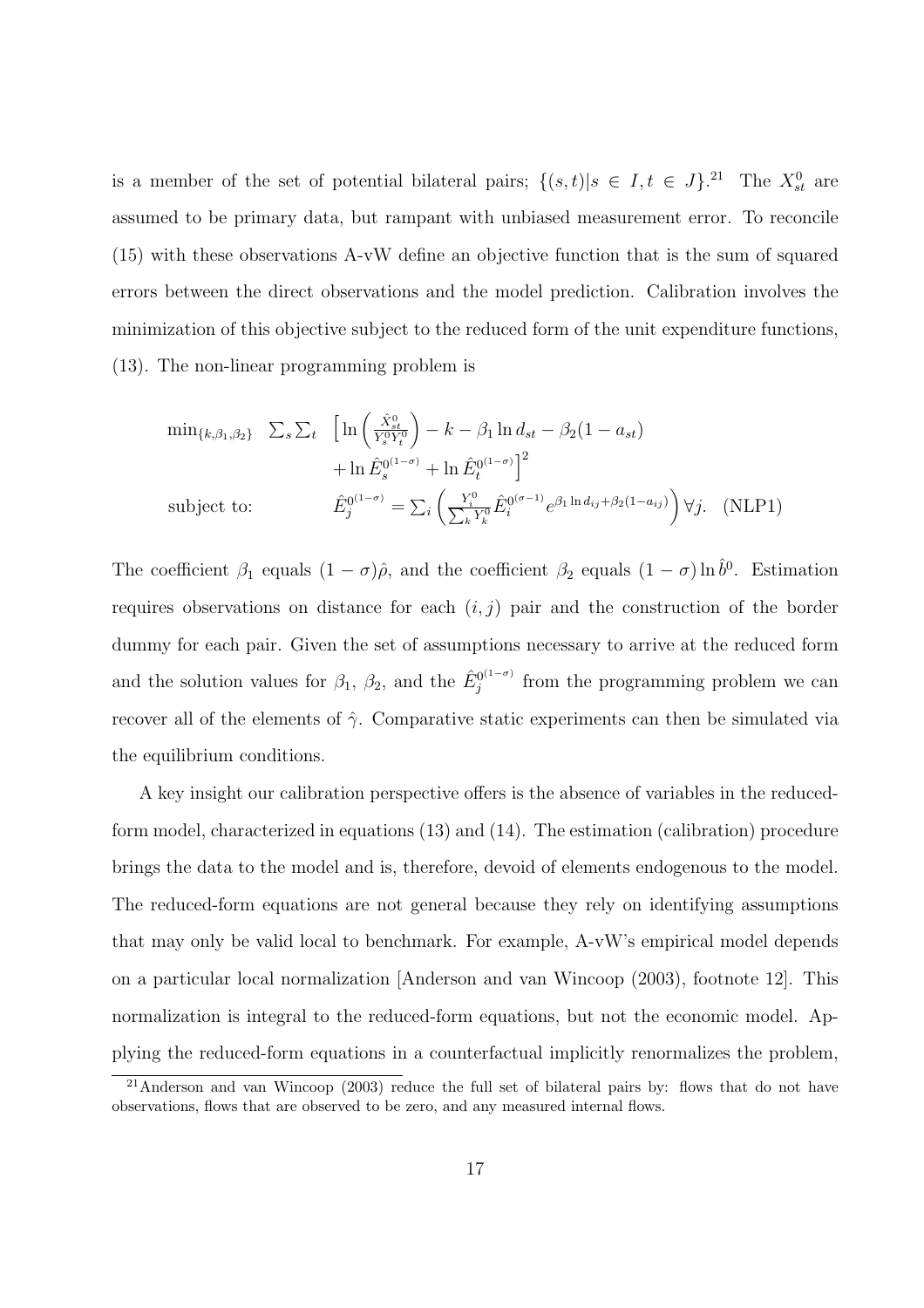contaminating inferences [Balistreri (2005)].

### 3.2 Completing the Calibration

Although all of the information has been processed and each identifying assumption itemized, calibration is only complete once the data has been brought back to the extensive-form theory. This removes any superfluous simplifications that may only apply to the benchmark reduced-form model. It must be noted that, although the least-squares programming problem is consistent with the general equilibrium at a local point of estimation, the econometric model does not represent an operational economic model.<sup>22</sup> The data should be brought back to the more general theory for proper analysis.

Given  $\sigma$ , the benchmark price indices are recovered from the direct estimates of  $\hat{E}_{i}^{0(1-\sigma)}$  $j^{(1-\sigma)}$ . The  $\hat{t}_{ij}^0$  are recovered by using (12) and the estimated distance and border coefficients. Following Balistreri and Hillberry (2006), distance is normalized to minimize the resources devoted to melt, subject to no negative trade costs (the minimum estimated  $\hat{t}_{ij}^0$  is normalized to one). The scale on distance has no relative implications, but it does change the level of the estimated benchmark price indexes and measures of resources devoted to trade costs.<sup>23</sup>

The estimated fitted benchmark trade flows are calculated using equation (14). Notice that we cannot use  $(15)$  to recover the fitted values if k is inconsistent with observed incomes.<sup>24</sup> The share and scale parameters are calculated as they are defined in Table 2. All

 $^{22}$ Balistreri (2005) shows the divergence, away from the local point of estimation, of A-vW's gravity model and their proposed general equilibrium.

<sup>&</sup>lt;sup>23</sup>Under an agnostic stance on absolute trade costs the benchmark general equilibrium is unidentified, and the regression loses its ability to inform the structure. The estimating system, equation (15) subject to (13), is consistent with the general equilibrium at the benchmark, but this system alone cannot inform us about the economic variables away from that benchmark. Moving from regression coefficients to an operational economic model requires a normalization that defines the absolute sizes of the  $\hat{t}_{ij}^0$ . Our normalization is based on the illogic of negative distance-related costs.

<sup>&</sup>lt;sup>24</sup>Anderson and van Wincoop (2003) do not report information obtained on the estimated constant k. which is inevitably inconsistent with its structural interpretation given direct measures of benchmark income. Empirical estimates of  $k$  from the least-squares problem imply an aggregate income that is over 3.5 times larger than observed (by summing across the  $Y_i^0$ ). If one were interested in testing the theory rather than calibrating the theoretic model, the model is easily rejected based on a hypothesis test of the similarity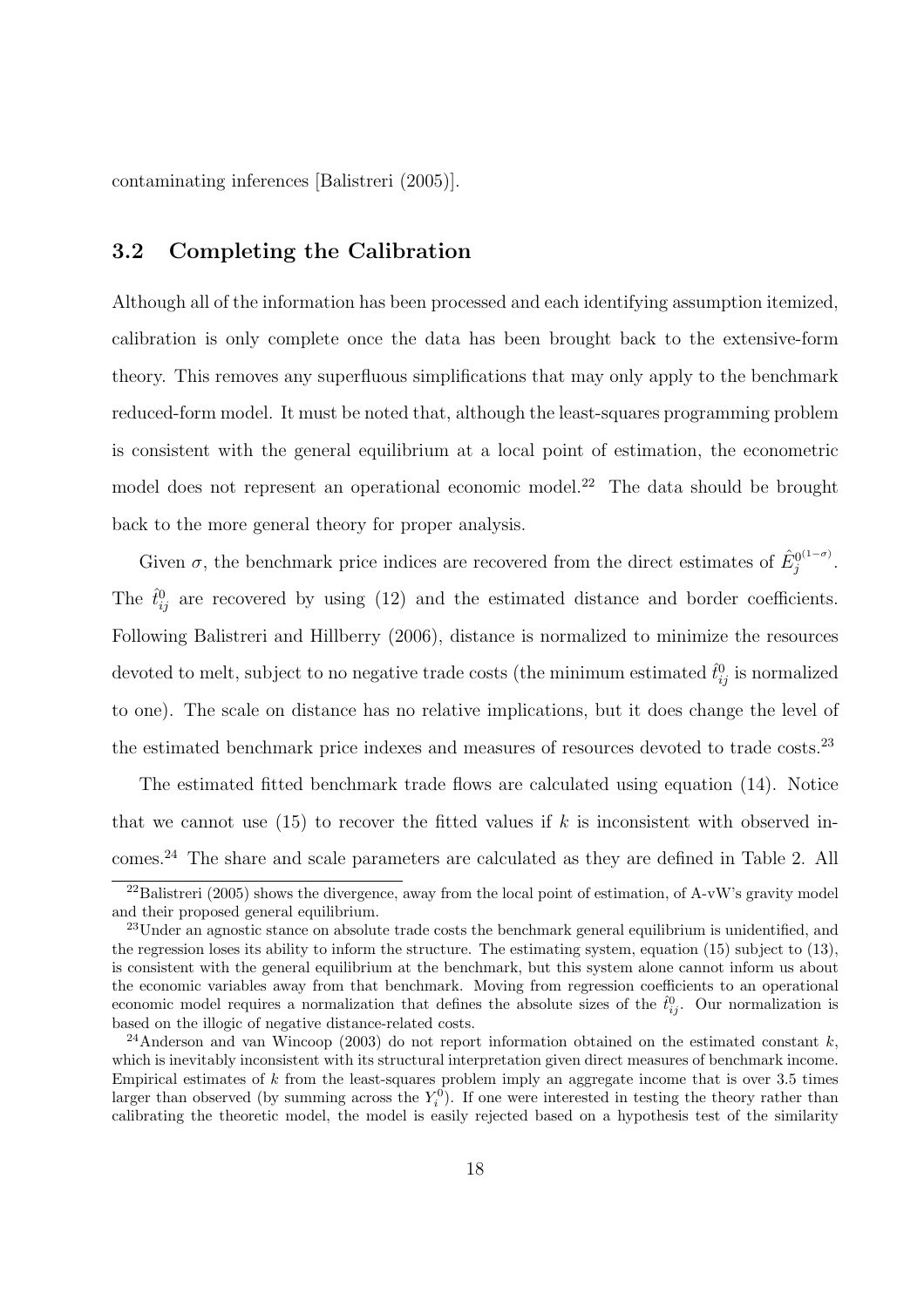of the items in  $\hat{\gamma}$  are thus identified.

### 3.3 Counterfactual Analysis

Counterfactual simulations are computed by evaluating the system with different endowments or trade costs.<sup>25</sup> Specifically, we compute the general equilibrium with border frictions eliminated, such that  $t_{ij} = d_{ij}^{\hat{\rho}}$ . This simulates integration of the Canadian and US economies. Table 3 presents the numeric benchmark equilibrium and percent changes in each of the variables using A-vW's central elasticity ( $\sigma = 5$ ), A-vW's coefficient estimates  $(\beta_1 = -0.79 \text{ and } \beta_2 = -1.65)$ , and choosing Alabama output as the numeraire. Utility is numeraire independent, but changes in income and the prices depend explicitly on our arbitrary choice of numeraire (the model is homogeneous degree zero in prices).

To analyze the effect of border removal on international versus intranational trade we recover the disposition of each region's output  $(q_i)$  using the demand equations. The endowed quantity for each region is either consumed in the United States, consumed in Canada, or it melts in transit. Table 4 presents these results.

Before moving to further analysis we point out a general inconsistency between our counterfactual results and those that appear in Anderson and van Wincoop (2003). Possibly because they do not view their estimation as a method of calibrating the general equilibrium, A-vW do not control the price normalization in their measures of counterfactual multilateral resistance, and do not account for the effects of substantial income changes on nominal trade flows. A-vW calibrate the taste parameters correctly from the benchmark fitted values but apply them to the reduced-form import demand and expenditure functions [see Appendix B of Anderson and van Wincoop (2003)]. We highlight the importance of returning to between k and its theory consistent value,  $-\ln\sum_i Y_i^0$ . The implications of these inconsistencies are further explored in section 4.

 $25$ The relatively small non-linear system (of only 164 equations) is solved using PATH, a complementarity problem algorithm, available in the GAMS software. The code is available upon request.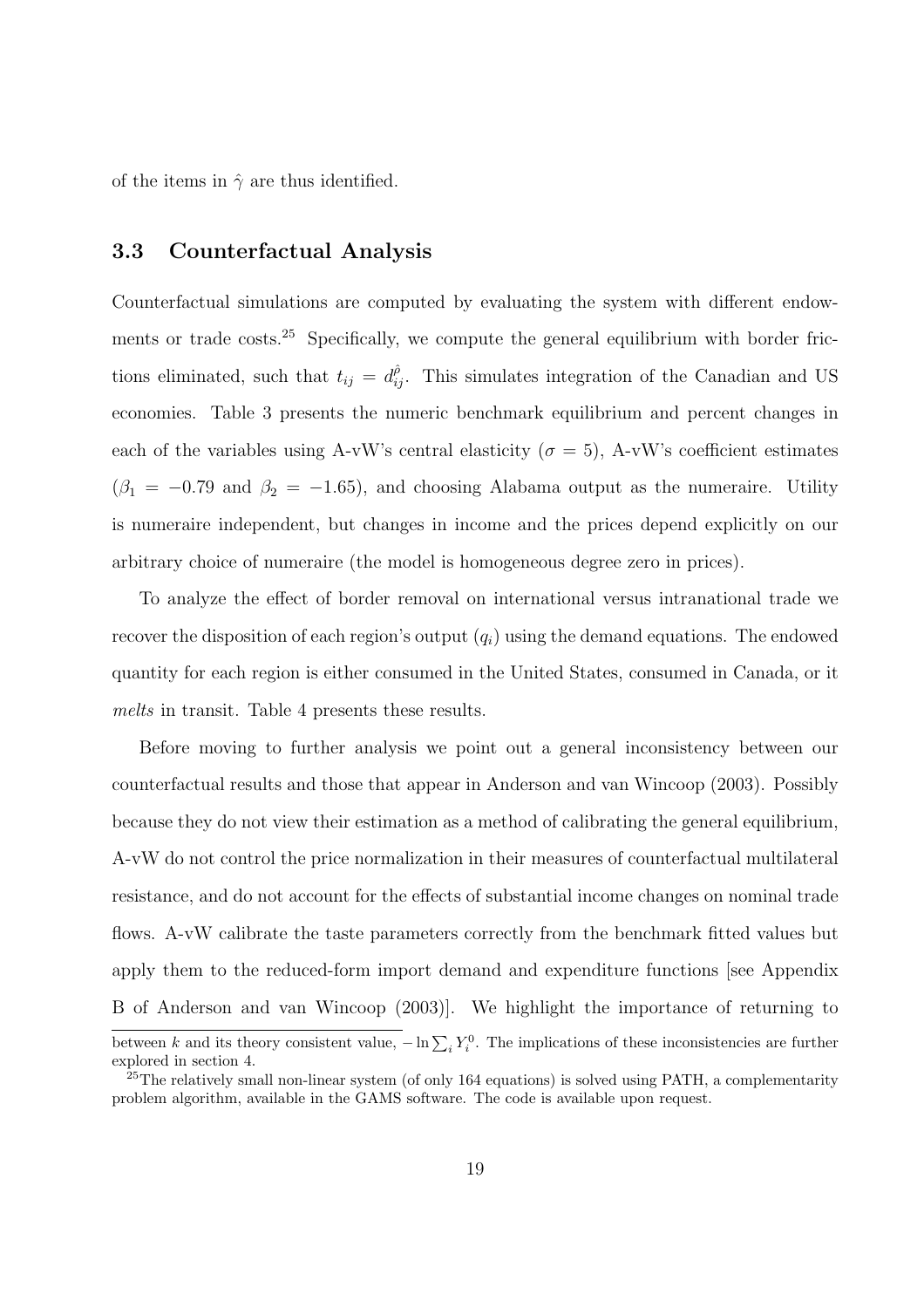|                      | Income<br>$(Y_i)$ |         | Cost of Living<br>Index $(E_i)$ |         |           | Price of Output<br>$(P_i)$ |           | Utility<br>$(U_i)$ |
|----------------------|-------------------|---------|---------------------------------|---------|-----------|----------------------------|-----------|--------------------|
|                      | Benchmark         | Percent |                                 | Percent |           | Percent                    |           | Percent            |
|                      | (\$US billion)    | Change  | Benchmark                       | Change  | Benchmark | Change                     | Benchmark | Change             |
| Province             |                   |         |                                 |         |           |                            |           |                    |
| Alberta              | 56.3              | 14%     | 2.1                             | $-16%$  | 1.0       | 14%                        | 26.5      | 36%                |
| British Columbia     | 62.9              | 10%     | 1.9                             | $-12\%$ | 1.0       | 10%                        | 32.9      | 26\%               |
| Manitoba             | 16.7              | 19%     | 2.1                             | $-20\%$ | 1.0       | 19%                        | 7.8       | 49%                |
| New Brunswick        | 9.5               | 16%     | 2.1                             | $-18\%$ | 1.0       | 16%                        | 4.6       | 42%                |
| Newfoundland         | 6.4               | 19%     | 2.4                             | $-20%$  | 1.0       | 19%                        | 2.7       | 50%                |
| Nova Scotia          | 12.4              | 16%     | 2.1                             | $-17%$  | 1.0       | 16%                        | 5.9       | 39%                |
| Ontario              | 194.3             | 14%     | 1.8                             | $-16%$  | 1.0       | 14%                        | 107.3     | 35%                |
| Prince Edward Island | 1.6               | 17%     | 2.2                             | $-19%$  | 1.0       | 17%                        | 0.7       | 45%                |
| Quebec               | 107.1             | 12%     | 1.9                             | $-14%$  | 1.0       | 12%                        | 57.5      | $29\%$             |
| Saskatchewan         | 15.3              | 18%     | 2.2                             | $-19%$  | 1.0       | 18%                        | 7.1       | 46\%               |
| <b>State</b>         |                   |         |                                 |         |           |                            |           |                    |
| Alabama              | 83.0              | $0\%$   | 1.6                             | $-1\%$  | 1.0       | $0\%$                      | 53.2      | $1\%$              |
| Arizona              | 85.0              | $0\%$   | 1.8                             | $-1\%$  | 1.0       | $0\%$                      | 48.4      | $1\%$              |
| California           | 843.1             | 0%      | 1.4                             | $-1%$   | 1.0       | 0%                         | 595.1     | 0%                 |
| Florida              | 300.7             | $0\%$   | 1.5                             | $-1%$   | 1.0       | $0\%$                      | 195.1     | $1\%$              |
| Georgia              | 170.9             | 0%      | 1.5                             | $-1%$   | 1.0       | 0%                         | 111.9     | $1\%$              |
| Idaho                | 22.4              | $1\%$   | 1.8                             | $-2\%$  | 1.0       | $1\%$                      | 12.7      | $2\%$              |
| Illinois             | 312.3             | $0\%$   | 1.5                             | $-1%$   | 1.0       | $0\%$                      | 210.3     | $1\%$              |
| Indiana              | 129.7             | 0%      | 1.5                             | $-1%$   | 1.0       | 0%                         | 86.7      | 1%                 |
| Kentucky             | 79.9              | $0\%$   | 1.5                             | $-1%$   | 1.0       | $0\%$                      | 52.8      | $1\%$              |
| Louisiana            | 94.7              | 0%      | 1.6                             | $-1\%$  | 1.0       | $0\%$                      | 59.0      | $1\%$              |
| Massachusetts        | 174.0             | $0\%$   | 1.5                             | $-1\%$  | 1.0       | $0\%$                      | 119.6     | $1\%$              |
| Maryland             | 124.6             | $0\%$   | 1.4                             | $-1%$   | 1.0       | $0\%$                      | 88.0      | $1\%$              |
| Maine                | 25.1              | $1\%$   | 1.6                             | $-2\%$  | 1.0       | 1%                         | 15.2      | 3%                 |
| Michigan             | 217.3             | 0%      | 1.5                             | $-1%$   | 1.0       | 0%                         | 142.6     | $2\%$              |
| Minnesota            | 114.6             | 0%      | 1.6                             | $-1%$   | 1.0       | 0%                         | 71.1      | $2\%$              |
| Missouri             | 118.3             | 0%      | 1.5                             | $-1%$   | 1.0       | $0\%$                      | 76.4      | $1\%$              |
| Montana              | 16.1              | 1%      | 1.8                             | $-2\%$  | 1.0       | 1%                         | 9.0       | 3%                 |
| North Carolina       | 168.6             | $0\%$   | 1.5                             | $-1\%$  | 1.0       | $0\%$                      | 110.3     | $1\%$              |
| North Dakota         | 12.7              | $1\%$   | 1.7                             | $-2\%$  | 1.0       | $1\%$                      | 7.4       | $2\%$              |
| New Hampshire        | 27.2              | $1\%$   | 1.6                             | $-2\%$  | 1.0       | $1\%$                      | 17.5      | $2\%$              |
| New Jersey           | 243.9             | $0\%$   | 1.4                             | $-1%$   | 1.0       | 0%                         | 168.2     | $1\%$              |
| New York             | 541.1             | $0\%$   | 1.4                             | $-1\%$  | 1.0       | $0\%$                      | 386.7     | $1\%$              |
| Ohio                 | 256.6             | 0%      | 1.5                             | $-1%$   | 1.0       | $0\%$                      | 174.0     | $1\%$              |
| Pennsylvania         | 283.1             | $0\%$   | 1.4                             | $-1\%$  | 1.0       | $0\%$                      | 196.7     | $1\%$              |
| Tennessee            | 116.7             | 0%      | 1.5                             | $-1%$   | 1.0       | 0%                         | 75.9      | 1%                 |
| Texas                | 453.0             | 0%      | 1.6                             | $-1\%$  | 1.0       | 0%                         | 283.7     | 1%                 |
| Virginia             | 170.0             | $0\%$   | 1.5                             | $-1\%$  | 1.0       | $0\%$                      | 114.1     | $1\%$              |
| Vermont              | 13.0              | $1\%$   | 1.6                             | $-2\%$  | 1.0       | 1%                         | 8.2       | $3\%$              |
| Washington           | 136.4             | $1\%$   | 1.7                             | $-2\%$  | 1.0       | 1%                         | 82.6      | $3\%$              |
| Wisconsin            | 117.7             | $0\%$   | 1.6                             | $-1\%$  | 1.0       | $0\%$                      | 75.3      | $1\%$              |
| Rest-of-US           | 988.6             | $0\%$   | 1.8                             | $-1\%$  | 1.0       | $0\%$                      | 552.5     | $2\%$              |

Table 3: Benchmark Equilibrium and Simulated Border Removal  $(\sigma=5)$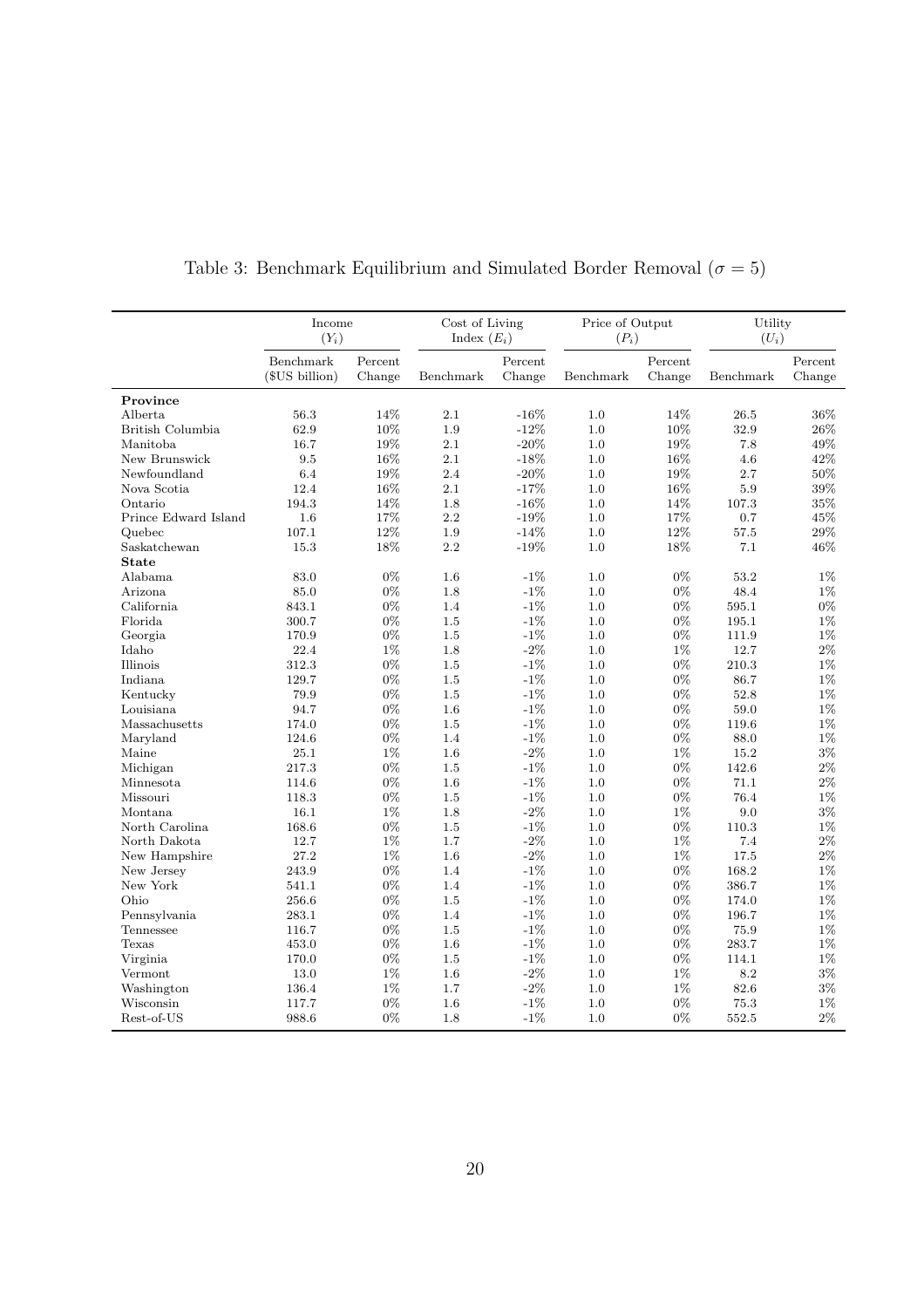|                      |                    |                | Consumed in Canada  |                | Consumed in the US  | Transport Melt |                     |  |
|----------------------|--------------------|----------------|---------------------|----------------|---------------------|----------------|---------------------|--|
|                      | Endowment<br>$q_i$ | Bench-<br>mark | Counter-<br>factual | Bench-<br>mark | Counter-<br>factual | Bench-<br>mark | Counter-<br>factual |  |
| Province             |                    |                |                     |                |                     |                |                     |  |
| Alberta              | 56.3               | 19.3           | 5.7                 | 4.1            | 15.7                | 32.9           | 34.9                |  |
| British Columbia     | 62.9               | 33.0           | 12.8                | 3.9            | 17.6                | 26.1           | 32.5                |  |
| Manitoba             | 16.7               | 4.6            | 1.0                 | $1.7\,$        | 5.4                 | 10.5           | 10.3                |  |
| New Brunswick        | 9.5                | 3.0            | 0.8                 | 0.9            | 3.0                 | 5.6            | 5.7                 |  |
| Newfoundland         | 6.4                | 1.5            | 0.3                 | 0.6            | 1.8                 | 4.3            | 4.2                 |  |
| Nova Scotia          | 12.4               | 4.4            | 1.2                 | 1.0            | 3.7                 | 7.0            | 7.5                 |  |
| Ontario              | 194.3              | 79.4           | 24.0                | 16.5           | 64.7                | 98.5           | $105.7\,$           |  |
| Prince Edward Island | 1.6                | 0.5            | 0.1                 | 0.2            | 0.5                 | 1.0            | 1.0                 |  |
| Quebec               | 107.1              | 47.7           | 16.7                | 7.3            | 31.4                | 52.1           | 59.0                |  |
| Saskatchewan         | 15.3               | 4.3            | 1.0                 | 1.4            | 4.7                 | 9.6            | 9.6                 |  |
| <b>State</b>         |                    |                |                     |                |                     |                |                     |  |
| Alabama              | 83.0               | 0.4            | 1.6                 | 37.7           | 36.3                | 45.0           | 45.1                |  |
| Arizona              | 85.0               | 0.4            | 2.0                 | 32.9           | 31.4                | 51.6           | 51.6                |  |
| California.          | 843.1              | 2.1            | 9.8                 | 548.4          | 537.4               | 292.6          | 296.0               |  |
| Florida              | 300.7              | 1.2            | 5.2                 | 147.0          | 142.4               | 152.6          | 153.1               |  |
| Georgia              | 170.9              | 0.8            | 3.4                 | 81.1           | 78.2                | 89.0           | 89.3                |  |
| Idaho                | 22.4               | 0.2            | 0.8                 | 8.4            | 7.8                 | 13.8           | 13.7                |  |
| Illinois             | 312.4              | 1.5            | 6.8                 | 153.8          | 148.1               | 157.0          | 157.5               |  |
| Indiana              | 129.7              | 0.8            | 3.4                 | 61.5           | 58.8                | 67.5           | 67.5                |  |
| Kentucky             | 79.9               | 0.5            | 2.1                 | 36.8           | 35.2                | 42.7           | 42.7                |  |
| Louisiana            | 94.7               | 0.4            | 1.8                 | 42.3           | 40.8                | 52.0           | 52.1                |  |
| Massachusetts        | 174.0              | 1.3            | 5.7                 | $105.6\,$      | 100.2               | 67.2           | 68.1                |  |
| Maryland             | 124.6              | 0.7            | 3.1                 | 75.9           | 72.9                | 48.0           | 48.5                |  |
| Maine                | 25.1               | 0.4            | 1.6                 | 10.4           | 9.4                 | 14.3           | 14.1                |  |
| Michigan             | 217.4              | 1.9            | 8.6                 | 99.3           | 93.2                | 116.1          | 115.6               |  |
| Minnesota            | 114.6              | 0.8            | 3.6                 | 48.6           | 45.9                | 65.2           | 65.1                |  |
| Missouri             | 118.3              | 0.6            | 2.7                 | 53.6           | 51.4                | 64.2           | 64.2                |  |
| Montana              | 16.1               | 0.2            | 0.7                 | 5.8            | 5.4                 | 10.1           | 10.0                |  |
| North Carolina       | 168.6              | 0.9            | 4.2                 | 80.6           | 77.2                | 87.0           | 87.2                |  |
| North Dakota         | 12.7               | 0.1            | 0.5                 | 4.7            | 4.4                 | 7.9            | 7.8                 |  |
| New Hampshire        | 27.2               | 0.3            | 1.3                 | 12.8           | 11.9                | 14.1           | 14.0                |  |
| New Jersey           | 243.9              | 1.6            | 7.4                 | 132.3          | 126.0               | 109.9          | 110.5               |  |
| New York             | 541.1              | 3.9            | 17.7                | 323.3          | 307.4               | 213.9          | 216.1               |  |
| Ohio                 | 256.6              | 1.8            | 7.9                 | 126.8          | 120.6               | 128.1          | 128.2               |  |
| Pennsylvania         | 283.1              | 2.1            | 9.2                 | 152.5          | 144.9               | 128.6          | 129.0               |  |
| Tennessee            | 116.7              | 0.6            | 2.6                 | 52.6           | 50.5                | 63.5           | 63.5                |  |
| Texas                | 453.0              | 1.7            | 7.7                 | 205.1          | 198.5               | 246.2          | 246.9               |  |
|                      | 170.0              | 1.0            | 4.5                 | 85.9           | 82.1                | 83.1           | 83.4                |  |
| Virginia<br>Vermont  | 13.0               | 0.2            | 0.8                 | 5.6            | 5.1                 | 7.2            | 7.1                 |  |
|                      |                    |                |                     |                |                     |                |                     |  |
| Washington           | 136.4              | 1.7            | 8.1                 | 69.3           | 63.1                | 65.4           | 65.1                |  |
| Wisconsin            | 117.7              | 0.8            | 3.6                 | 51.4           | 48.7                | 65.5           | 65.4                |  |
| Rest-of-US           | 988.6              | 6.8            | 30.0                | 348.9          | 328.6               | 632.9          | 630.1               |  |

Table 4: Disbursement of Endowments  $(\sigma=5)$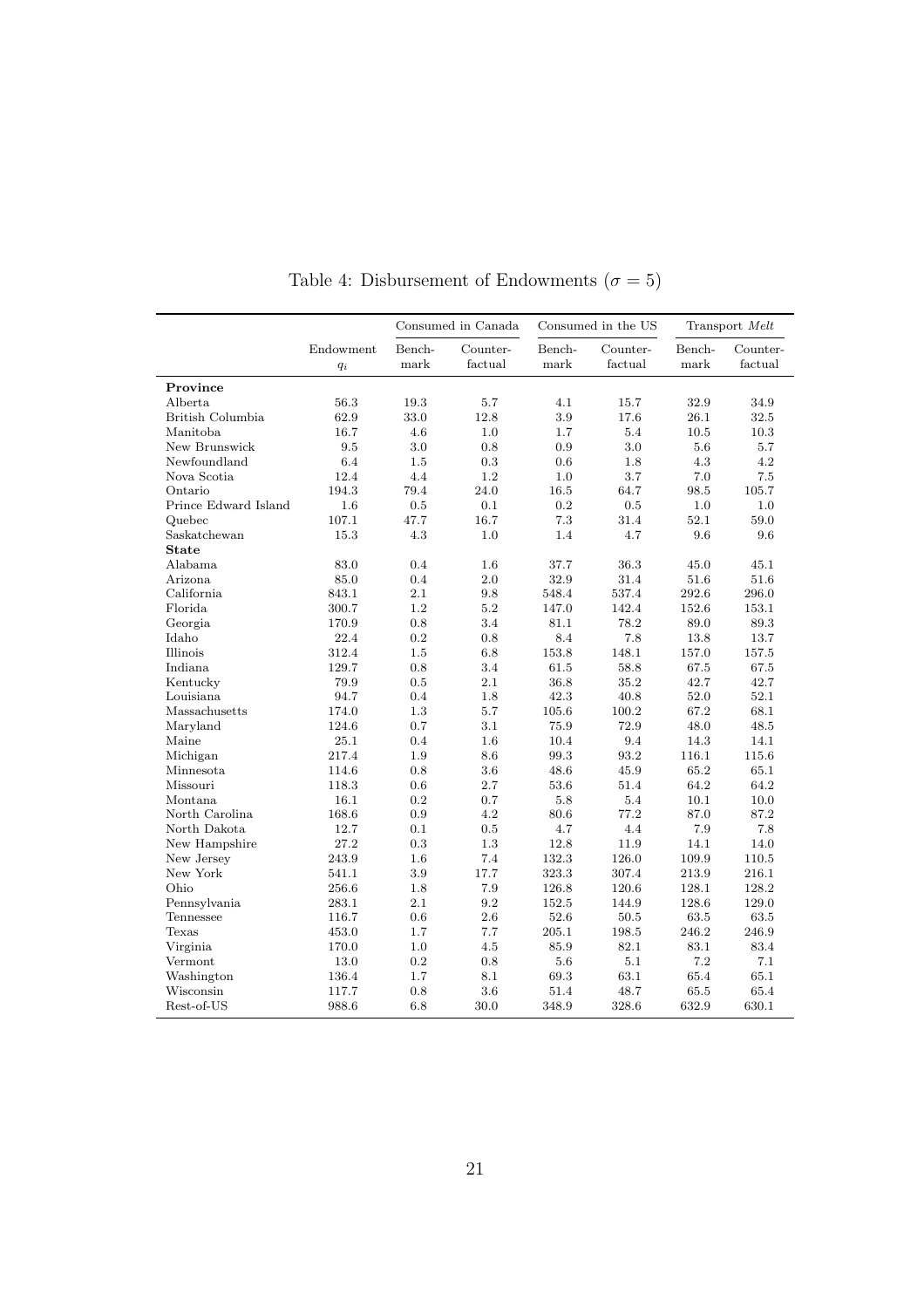the extensive form for counterfactual analysis. Unlike A-vW's method, our extensive-form method requires the choice of a numeraire and clearly delineates the *parameter*, benchmark income, from the endogenous variable, income.

## 4 Implications for the Calibrated Model and Alternative Calibrations

In the context of the econometric application, we highlight three lessons illuminated by our calibration perspective. First, structural integrity must be maintained throughout the calibration. We show that a lack of discipline concerning the regression intercept generates a bias in the structural fitted flows and taints the structural interpretation of other regression coefficients. Second, we take a partial step toward traditional calibration techniques by operationalizing A-vW's proposed inclusion of home bias in tastes. This consumes at least one degree of freedom (outside of the regression analysis) and generates an unidentified firstorder approximation. Information on trade costs must be added for an operational system. Our third point is that, if some estimates of trade costs are required (because the regression does not identify these), the econometric method uses the available information inefficiently. A more efficient calibration is achieved using the traditional calibration method to achieve an exact fit on observed trade flows.

### 4.1 Calibration Bias and Stochastic Efficiency

Equations (14) and (15) highlight a key difference between the economic model and the econometric procedure proposed by A-vW. The economic theory motivating the regression equation imposes a restriction on the regression constant—it should equal  $-\ln \sum_i Y_i^0$ . Failure to impose this restriction biases econometric estimates relative to the theory, which requires equality between the value of aggregate demand and aggregate income. The bias manifests itself in the different implied benchmark trade flows depending on whether we compute them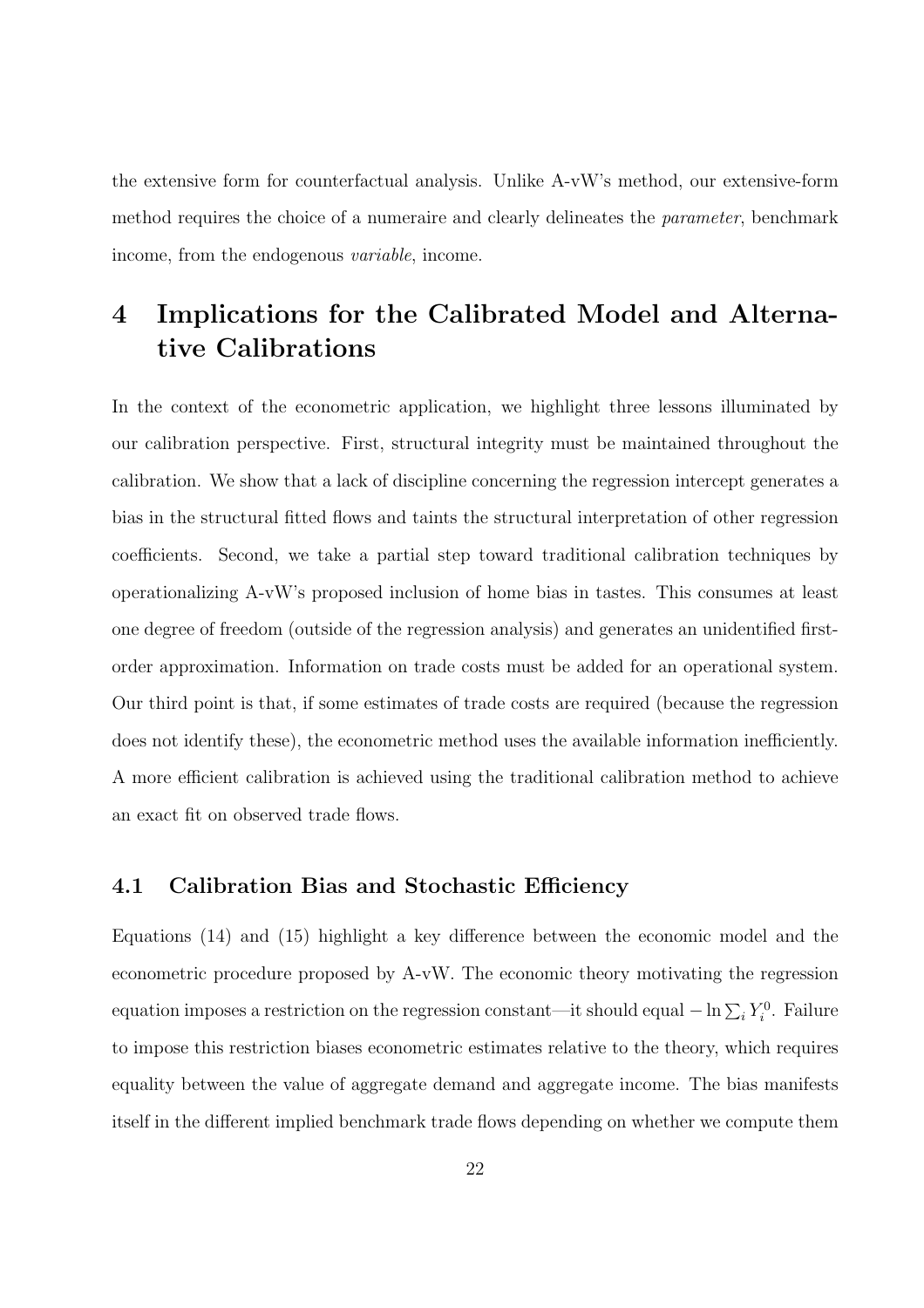

using equation (14) or (15). The theory cannot accommodate a free intercept,  $k$ , without violating a key adding up requirement.<sup>26</sup>

Figure 1 illustrates the tradeoffs between calibration bias and stochastic efficiency. We generate the log difference between the fitted and actual trade flows for three sets of fitted flows.<sup>27</sup> Columns one through three show the error distributions for the econometric procedure, a calibration based on estimates generated by the econometric exercise, and a theory consistent estimation/calibration, respectively.<sup>28</sup>

The figure demonstrates two points. First, structurally consistent estimation can reduce

 $^{26}$ Unlike A-vW's method, some traditional econometric methods of estimating demand systems (e.g., the Linear Expenditure System, or the Almost Ideal Demand System) automatically impose adding up [see Deaton and Muellbauer (1980)]. Adding up is only achieved in the A-vW estimation by restricting the regression intercept.

 $^{27}$ It is important to note that the log difference in trade flows is not the residual being minimized in the regression, see equation (15). The log difference in trade flows is the more common residual in the broader gravity literature.

<sup>&</sup>lt;sup>28</sup>The plots follow the conventions of STATA software. The central line within each box represents the median value of the distribution. The box includes estimates within the interquartile range (those between the 25th and 75th percentile). The whiskers extend beyond the box in each direction at a distance of 1.5 times the interquartile range. Observations outside of the whiskers are outliers represented as individual data points.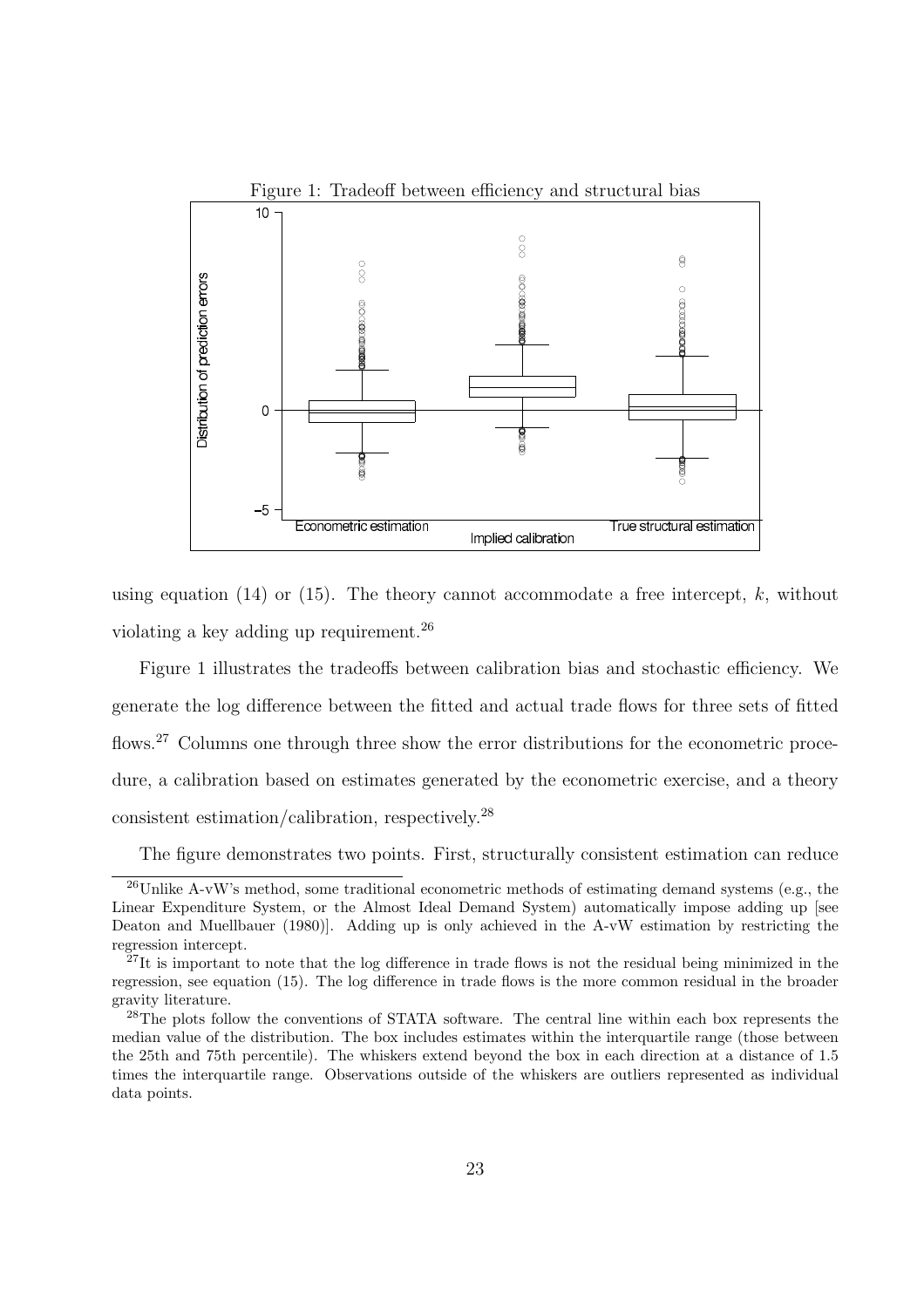econometric efficiency when theory imposes restrictions on the parameter estimates. The distribution of errors under structurally consistent estimation (column 3) is larger than in econometric estimation (column 1). It is notable, however, that the econometric efficiency loss that occurs when the regression constant is restricted to its theory consistent value is small.

Second, parameter estimates taken from estimation procedures inconsistent with the theoretic structure of an economic model generate bias in subsequent calibrations that use the parameter estimates as inputs. The distribution of error terms in the implied calibration (column 2) is identical to that of the econometric estimation, it is simply shifted higher. By allowing the estimation model to overstate aggregate income, the econometric procedure understates the trade costs necessary to fit trade flows within the model. A calibration based on trade costs from the estimating procedure substantially overstates interregional trade.

In contrast, the error terms from theory-consistent estimation (a constrained regression constant) are replicated in calibration.<sup>29</sup> The error distribution in column 3 is identical, whether one uses a structurally consistent estimation procedure or a calibration using structural parameters generated by structurally consistent estimation. It is for this reason that we advocate estimation procedures that are fully consistent when the goal is parameterizing a model for subsequent counterfactual analysis. We also emphasize that structural estimation is not a new procedure, it is simply calibration renamed.

### 4.2 Systematic Taste Bias

A-vW caution that we should not accept their estimates of  $\hat{E}_i^0$  in their literal interpretation as consumer price indices Anderson and van Wincoop (2003, page 176, and footnote 17), because measured trade resistance, attributed to borders and distance, need not indicate a

<sup>&</sup>lt;sup>29</sup>The regression coefficients change substantially when structure is imposed on the constant term:  $\beta_1$  =  $-1.44$  and  $\beta_2 = -1.85$  under true structural estimation.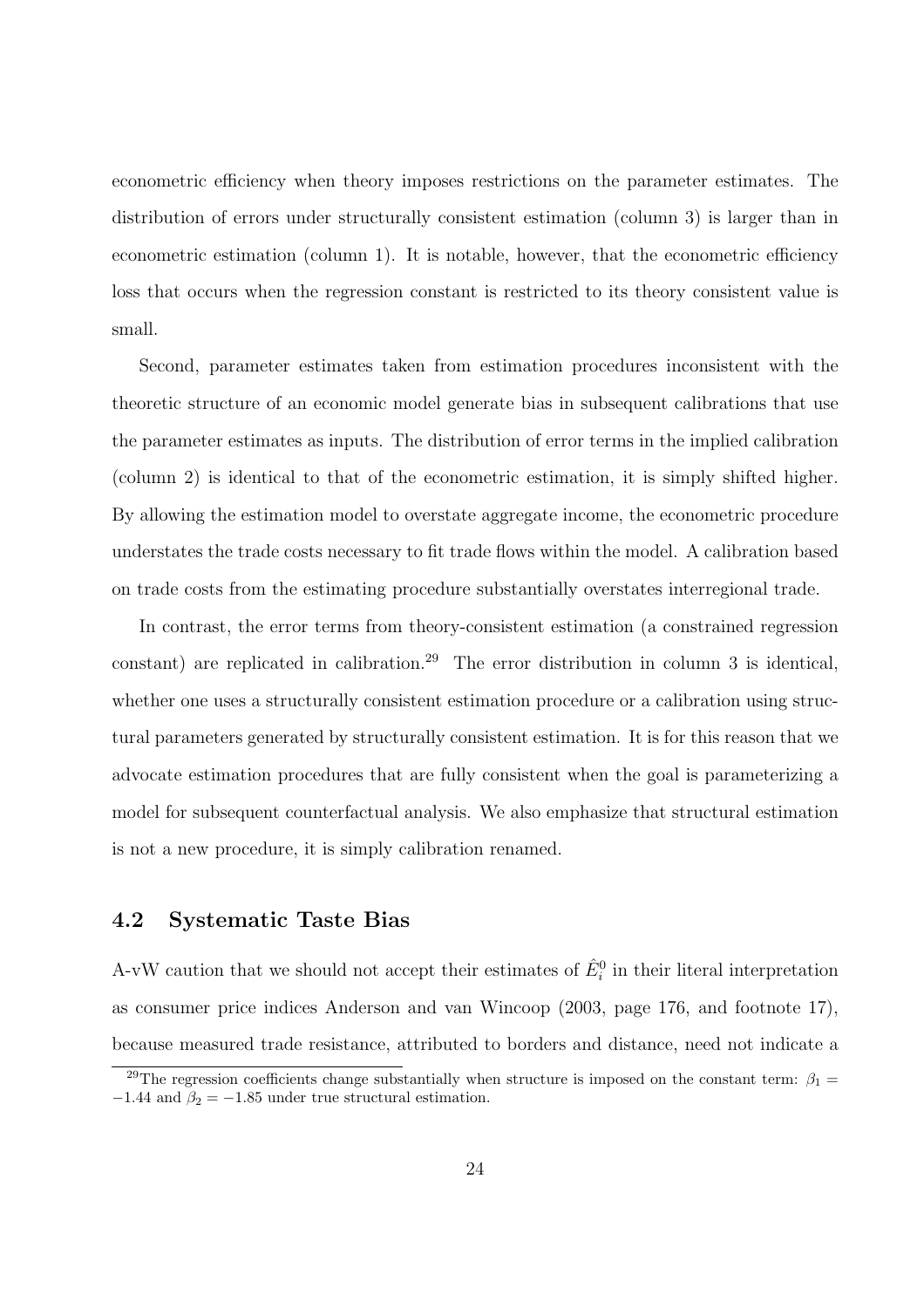price markup.<sup>30</sup> A-vW propose home bias in preferences as a source of trade resistance. We adopt A-vW's suggestion of structural taste bias, which is consistent with their regression analysis. In this context the first order calibration is underidentified. The ambiguity in the system is only resolved through a direct measure of the trade frictions that identifies these frictions independent of geographic regularities in the CES distribution parameters.

To illustrate the importance of our assumption about taste bias consider a new benchmark parameter,  $\hat{\lambda} \in [0, 1]$ , that represents the proportion of measured border resistance that is not due to taste bias.<sup>31</sup> The only modifications are to our definition of the reference distortions. Equation (12) becomes

$$
\hat{t}_{ij}^0 = [1 + \hat{\lambda}(\hat{b}_{ij}^0 - 1)]d_{ij}^{\hat{\rho}}.
$$
\n(16)

At the benchmark the instruments must be set to their estimated local values  $(t_{ij} = \hat{t}_{ij}^0)$ , and, as before, the counterfactual involves a computation of the equilibrium under  $t_{ij} = d_{ij}^{\hat{\rho}}$ .

Using (16) to compute the benchmark distortions fully operationalizes the structural taste bias suggested by Anderson and van Wincoop (2003). The advantages of the calibrated-share form should be noted: no modifications are required in our functional representation of the equilibrium (the benchmark value shares are unchanged and there is no need to change the scaling). The benchmark distortions and value of the instruments change, but the calibrated-

<sup>&</sup>lt;sup>30</sup>The  $\hat{E}^0_i$  are always interpreted as the price of the composite good (the composite good is regional units of utility), but its value relative to the benchmark f.o.b. prices of endowments depends on the arbitrary scale of utility. To interpret this measure literally as a consumer price index the benchmark units of the composite good need to be comparable with endowment units (another special cardinalization of utility). In this case when trade frictions that cause an f.o.b. to c.i.f price wedge (pecuniary costs as A-vW call them) are removed the consumer price indices revert to unity. Like other issues relating to the cardinalization of utility, the interpretation of  $\hat{E}_i^0$  as a consumer price index, as opposed to the relative price of utils, is largely irrelevant in the more general discussion of regularities in trade resistance due to borders and distance. A-vW's point is that some portion of the resistance embodied in the measured  $\hat{t}_{ij}^0$  might be due to things other than transport or border policy that vary with distance and country respectively. Our conclusions from an earlier paper support this, more general, interpretation of trade resistance [Balistreri and Hillberry (2006)].

<sup>&</sup>lt;sup>31</sup>We only examine border-related taste bias, but it is also reasonable, and prudent, to think that distance related resistance also includes a taste component. We concentrate on the border bias because of its relevance to welfare effects in the counterfactual simulation of border removal. For this illustration we also make a stark simplification that the portion of border costs that are due to taste bias are constant across regions.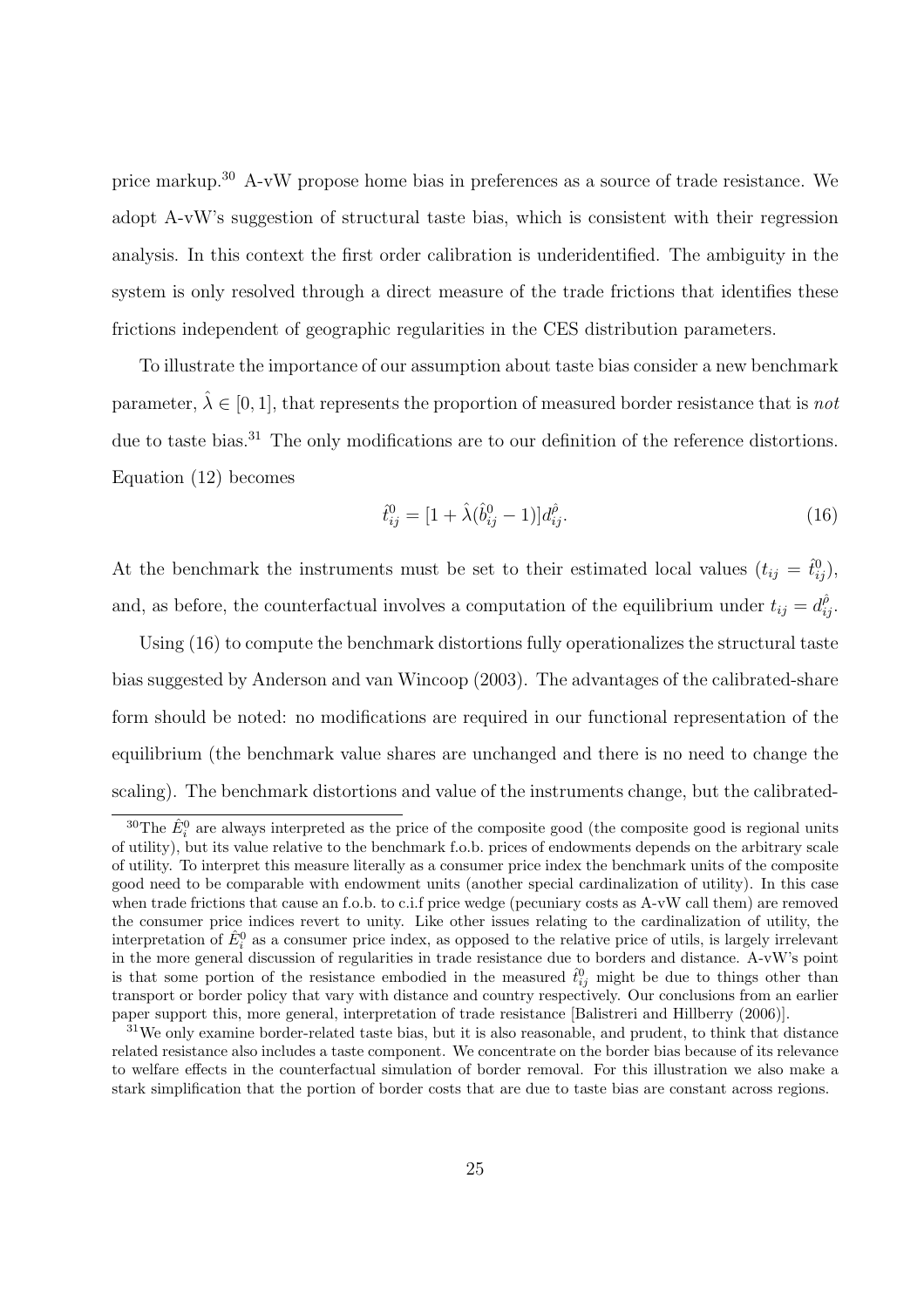share form allows us to directly input these changes to the first-order information without the tedious recalibration of the scale dependent distribution parameters in the standard form represented in (8).

It is apparent from (16) that  $\hat{\lambda}$  (or equivalently, a direct measure of the border cost) will determine the magnitude of the price changes embodied in the counterfactual, and  $\sigma$ determines the responses to those price changes. As a method of second-order approximation, the A-vW econometric method is silent on the two most important pieces of information for welfare analysis  $(\lambda \text{ and } \sigma)$ . Welfare analysis depends critically on these parametric assumptions, which cannot be informed by the proposed regression.<sup>32</sup>

We illustrate the importance of good measures of  $\lambda$  in Figure 2. If one assumes no taste bias the welfare effects of border removal are maximized conditional on a given  $\sigma$ . At the values preferred by Anderson and van Wincoop (2002), of  $\sigma = 5$  and  $\hat{\lambda} = 1$  (no taste bias), the tariff equivalent of the border charge is 51%. On the other extreme, if we simply measure duties collected divided by trade flows the ad valorem rate in 1993 was less than 0.4%.<sup>33</sup> Using this rate as the border charge (and  $\sigma = 5$ ) the proportion of border resistance attributed to taste bias is 99% (marked in the figure as Measured Tariffs). Using measured tariffs the welfare impact on Canada of removing the border is only 0.1%. Including non-tariff barriers in the calculated border charge will likely place  $\hat{\lambda}$  in the middle of its range. Our point is that freeing  $\hat{\lambda}$  implies that trade flow data cannot be used in the gravity framework to infer trade costs.

Thus, we contend that the econometric calibration outlined in Section 3 does not complete even the first-order approximation to the general equilibrium because it fails to quantify key first-order information on the benchmark trade costs (or equivalently, it fails to quantify

 $32$ The large welfare benefits of integration advertised by Anderson and van Wincoop (2002) follow from the assumption that all measured trade resistance at the border is a border charge.

<sup>33</sup>Measured tariffs are Calculated from the USITC Interactive Tariff and Trade DataWeb. This illustrative calculation only measures the ad valorem rate on U.S. imports from Canada.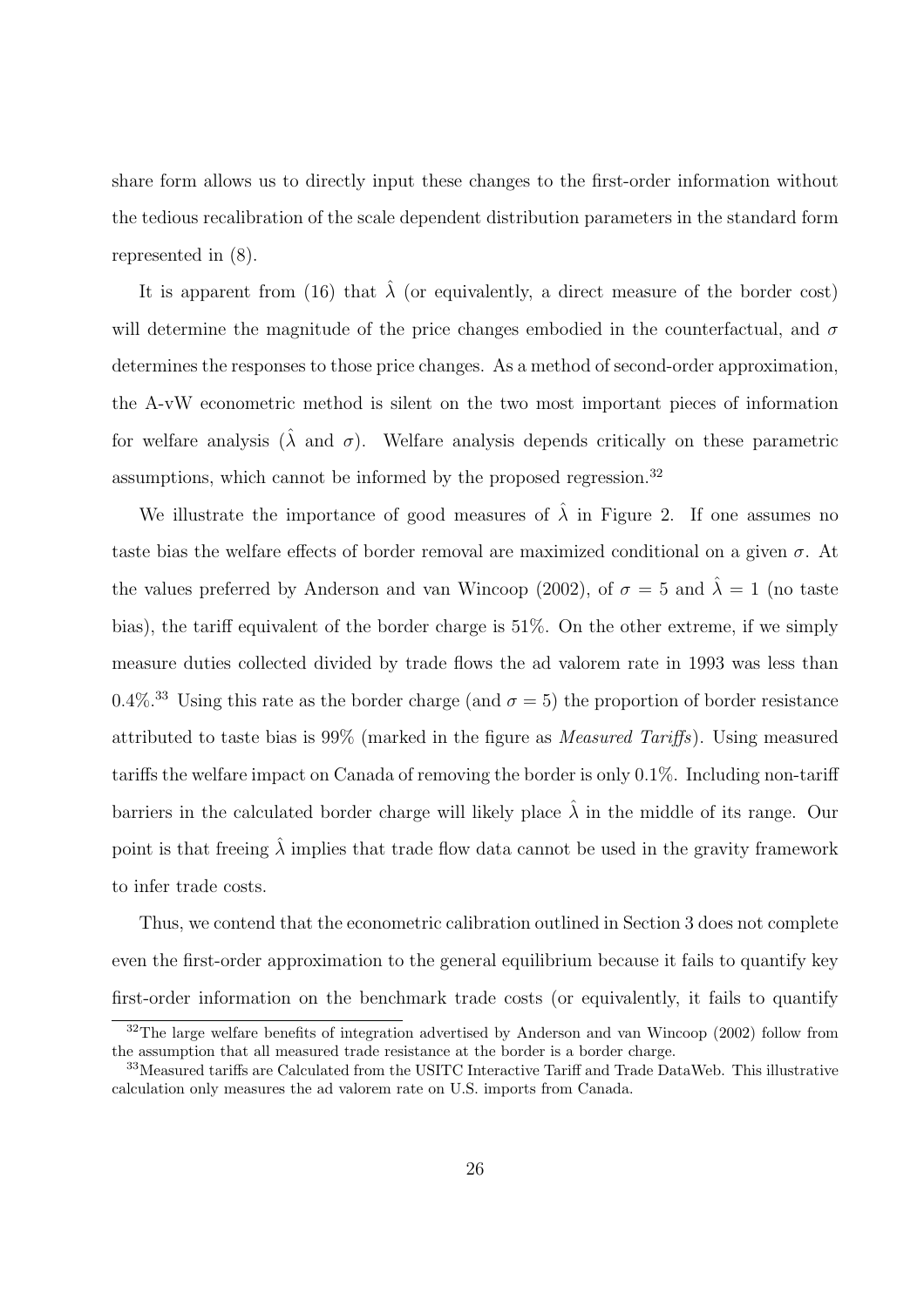

the taste bias). The reduced-form estimation is consistent with the broad class of models covered on the taste-bias interval,  $\hat{\lambda} \in [0, 1]$ . All of these calibrations are equally as efficient as the A-vW procedure, when measured by the sum of squared residuals.

### 4.3 Improved Stochastic Efficiency in a Generalized Calibration

Once one admits that taste-bias must be considered—in order to allow the model to better approximate a world with production specialization and non-traded goods, for example there is no particular need to add the restrictions imposed by the stochastic form of the regression. The regression no longer uniquely identifies the  $\hat{t}_{ij}^0$ . If the taste parameters are free to be asymmetric then we can fit the trade flows exactly. That is, we use the observed trade flows rather than the fitted trade flows to compute the structural parameters. Effectively, this reallocates the assumed cross-sectional error terms in the econometric model to an idiosyncratic taste bias. From an econometric perspective this is akin to adding pair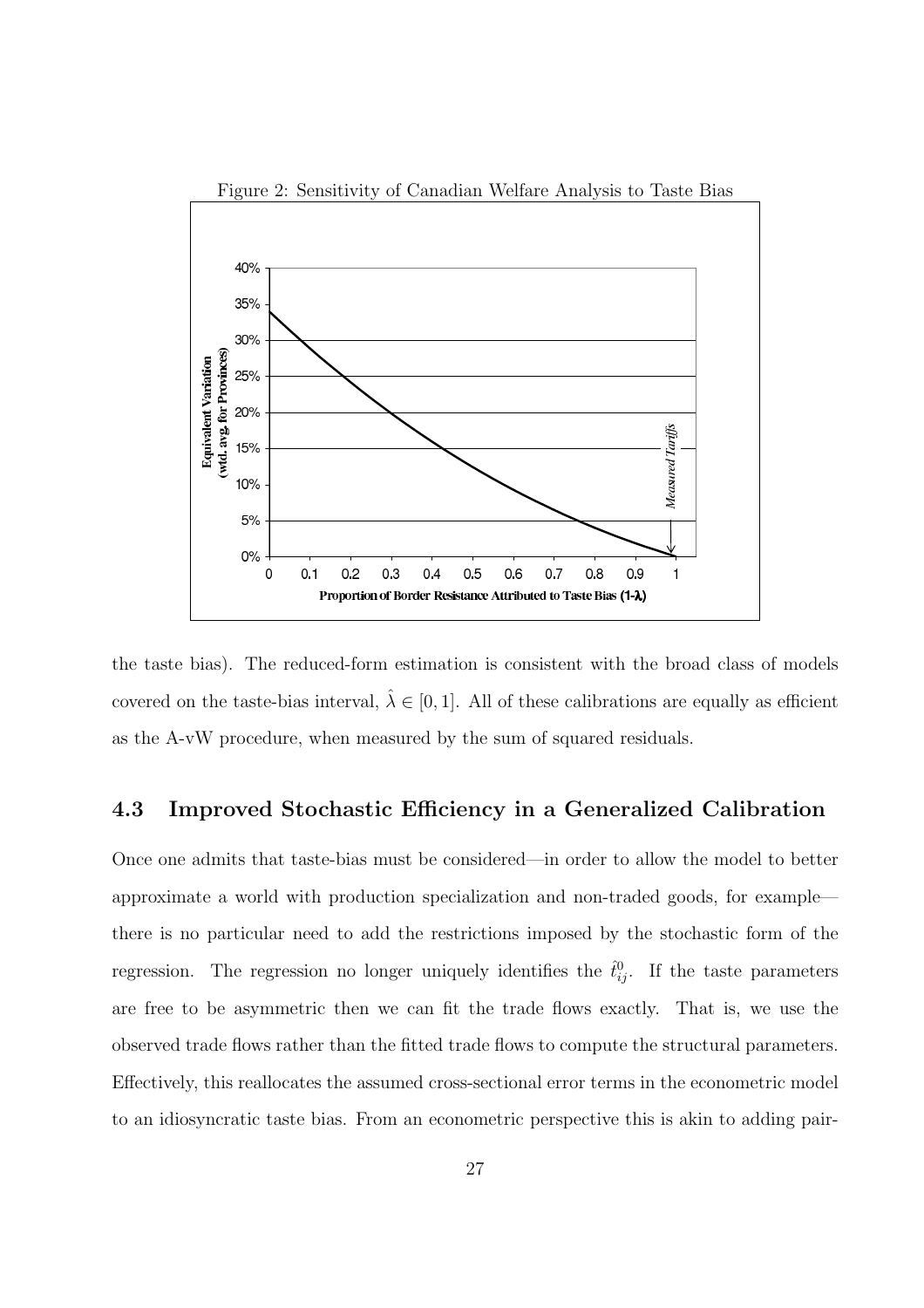wise fixed effects. With the restriction of identical tastes (or structural taste bias) lifted there is at least one taste parameter for each observed trade flow. With no degrees of freedom it is trivial to calibrate the system to a consistent equilibrium that produces an R-squared of one for the observed trade flows.

To fit the data more efficiently we simply compute the value shares based on the observed trade flows:

$$
\hat{\theta}_{st} = \frac{X_{st}^0}{Y_t^0}.\tag{17}
$$

We make the nontrivial assumption that the trade flows contain no measurement error (as we did with income). This directly accommodates the observed pattern of trade. The cost of this direct approach is that summary measures of how trade reacts to distance and borders, on average, are not directly reported. The benefit of this approach is that the benchmark replicates the (first-order) observations.

The first-order calibration is not complete, however, without trade flows for the unobserved pairs, and a measure of the trade costs. For simplicity and comparability with the econometric calibrations we assume that trade costs are those implied by the regression analysis (with  $\lambda = 1$ ). Thus, we use the regression coefficients as a source of descriptive information on average costs.<sup>34</sup> Obviously, it would be more appropriate to find information on each of the bilateral trade costs, however, using the regression coefficients to compute the  $\hat{t}_{ij}^0$  offers a consistent point of departure to compare the more efficient calibration with the results presented above.

The unobserved trade flows are problematic, because there might be any number of combinations that are consistent with an equilibrium that includes the observed flows (satisfying the  $R$ -squared equals one criteria). To solve this problem we again appeal to the descriptive properties of the original regression. Using the regression coefficients as given, we mini-

<sup>&</sup>lt;sup>34</sup>An econometric analogue to this procedure is conducted by Cheng and Wall (2003). They estimate a model with countrypair fixed effects, and then regress those fixed effects on distance and other geographic variables to measure the average effect of the geography variables on trade.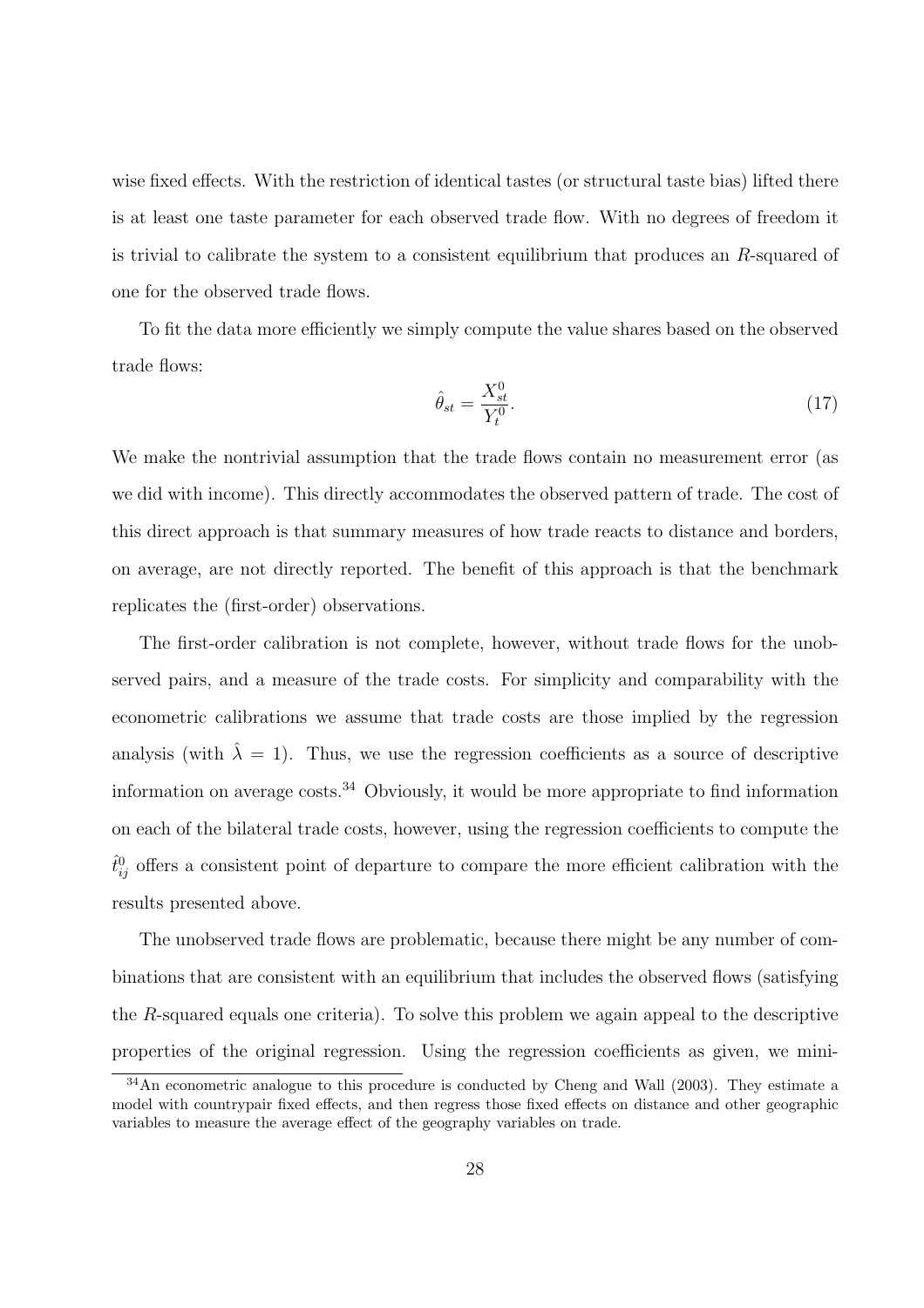mize the sum-of-squared deviations between the fitted value of the unobserved flows and the right-hand side of equation (14) choosing values for the unobserved pairs and subject to the adding-up constraints. The programming problem is given by;

$$
\min_{\{\hat{X}_{ij}^0\}} \quad \sum_{i \notin S} \sum_{j \notin T} \quad \left[ \ln \left( \frac{\hat{X}_{ij}^0}{Y_i^0 Y_j^0} \right) - k - \beta_1 \ln d_{ij} - \beta_2 (1 - a_{ij}) \right. \n\left. + \ln \hat{E}_i^{0(1-\sigma)} + \ln \hat{E}_j^{0(1-\sigma)} \right]^2
$$
\n
$$
\text{subject to:} \quad Y_i^0 = \sum_s X_{si}^0 + \sum_{j \notin S} \hat{X}_{ji}^0, \forall i; \text{and}
$$
\n
$$
Y_i^0 = \sum_t X_{it}^0 + \sum_{i \notin T} \hat{X}_{ij}^0, \forall i. \quad (\text{NLP2})
$$

Any number of modifications might be added to this programming problem to accommodate additional information. For example, some of the unobserved pairs might be restricted to zero flow if we believe that there is actually no trade (this is no longer inconsistent with the theory because some of the idiosyncratic share parameters might be zero). Once the fitted values from the programming problem are used to compute the remaining value shares the calibration is complete.

Using the implied trade costs from the original model (a 51% tariff equivalent), Table 5 shows a comparison between the welfare impacts of border removal from the econometric calibration and the welfare impacts of border removal from the superior direct calibration. The econometric calibration, based on A-vW's proposed econometric model, has significant implications on the size of the welfare impact on Canada and masks many of the interprovincial distributional impacts of border removal.

As one might expect, the dispersion in welfare effects is greatly reduced in the econometric calibration because the model is calibrated to the fitted (or average) flows. When we calibrate to the observed trade flows a rich story about the pattern of trade emerges. For example, the simulated impact on Quebec's welfare of removing the US-Canada border drops from 29% to 19% when we use the actual data.

The differences are directly attributable to errors in the fitted values implied by the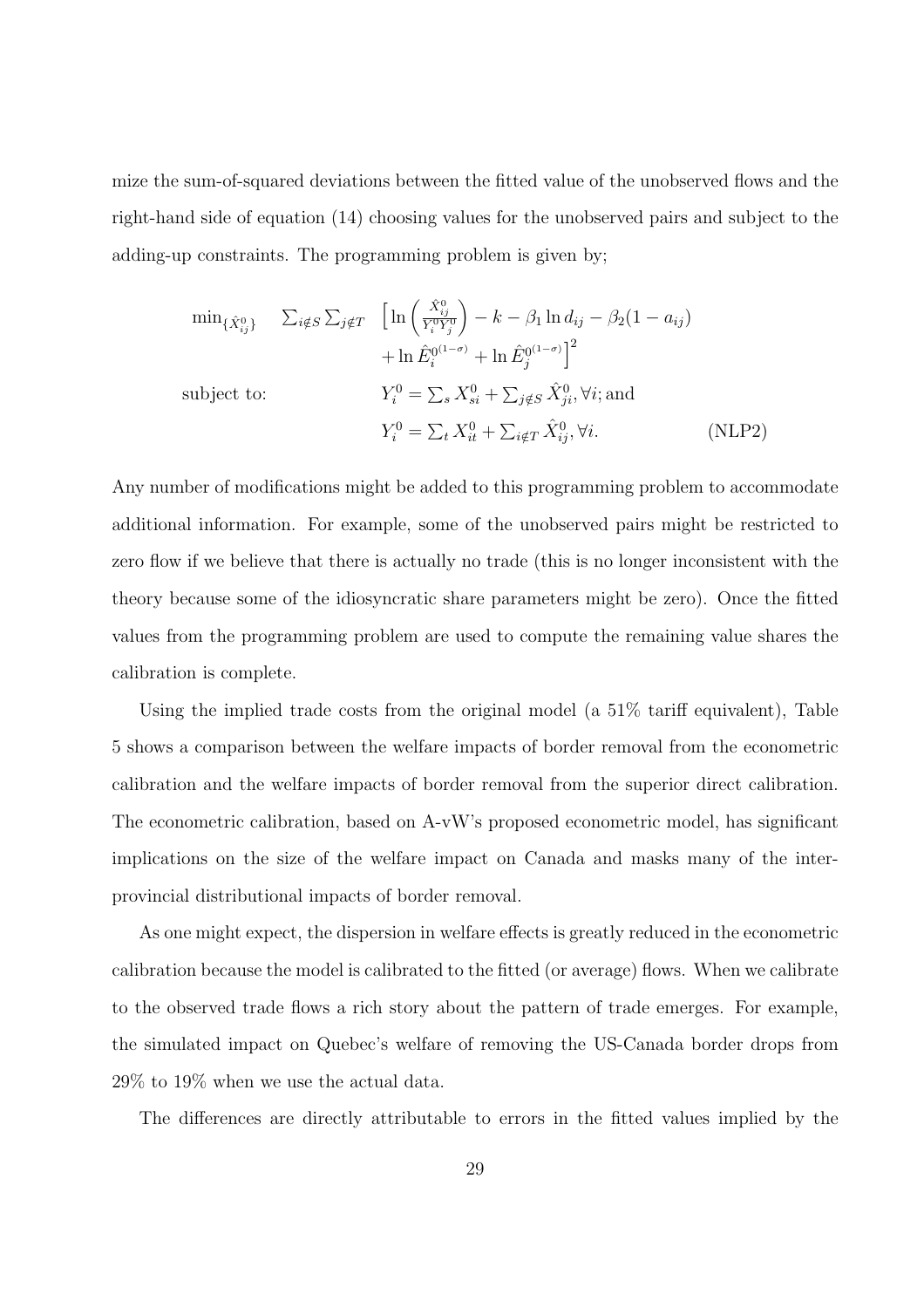|                      |                                  | Equivalent Variation       |                          |  |
|----------------------|----------------------------------|----------------------------|--------------------------|--|
| Province             | Benchmark GDP<br>(\$US billions) | Econometric<br>Calibration | Exact-Fit<br>Calibration |  |
| Alberta              | 56                               | $36\%$                     | 28\%                     |  |
| British Columbia     | 63                               | 26\%                       | 14%                      |  |
| Manitoba             | 17                               | 49\%                       | 20\%                     |  |
| New Brunswick        | 9                                | 42\%                       | 24\%                     |  |
| Newfoundland         | 6                                | 50%                        | 78%                      |  |
| Nova Scotia          | 12                               | $40\%$                     | 14\%                     |  |
| Ontario              | 194                              | 35%                        | 36\%                     |  |
| Prince Edward Is.    | $\overline{2}$                   | 45%                        | 64%                      |  |
| Quebec               | 107                              | 29%                        | 19%                      |  |
| Saskatchewan         | 15                               | 46\%                       | 19%                      |  |
| GDP Weighted Average |                                  | 34%                        | 27%                      |  |

Table 5: Welfare impacts of economic integration under alternative calibrations

econometric calibration. In the fitted values the proportion of Quebec's GDP that is exported across the border is 25.9%, but in the actual observations the proportion of Quebec's GDP that is exported across the border is 15.7%. Ontario in contrast has fitted border flows that are almost identical to the observed flows (30.3% versus 30.4%). Therefore, the alternative approaches to calibration produce comparable welfare impacts for Ontario but not Quebec. The general pattern in Table 5 is an overstatement of welfare impacts under the original calibration, and this is attributed to the biased fitted flows generated by the atheoretic intercept (illustrated in Figure 1).

A further point to take away from Table 5 is that the welfare impacts of economic integration are sizeable in the last column despite our use of traditional calibration techniques. Anderson and van Wincoop (2002) contend that their approach is more plausible because it estimates non-tariff barriers to be many times larger than formal trade barriers (of course, this requires the identical-taste assumption). They go on to critique traditional calibrated models as understating the effects of NAFTA. We find the explanation of the differences triv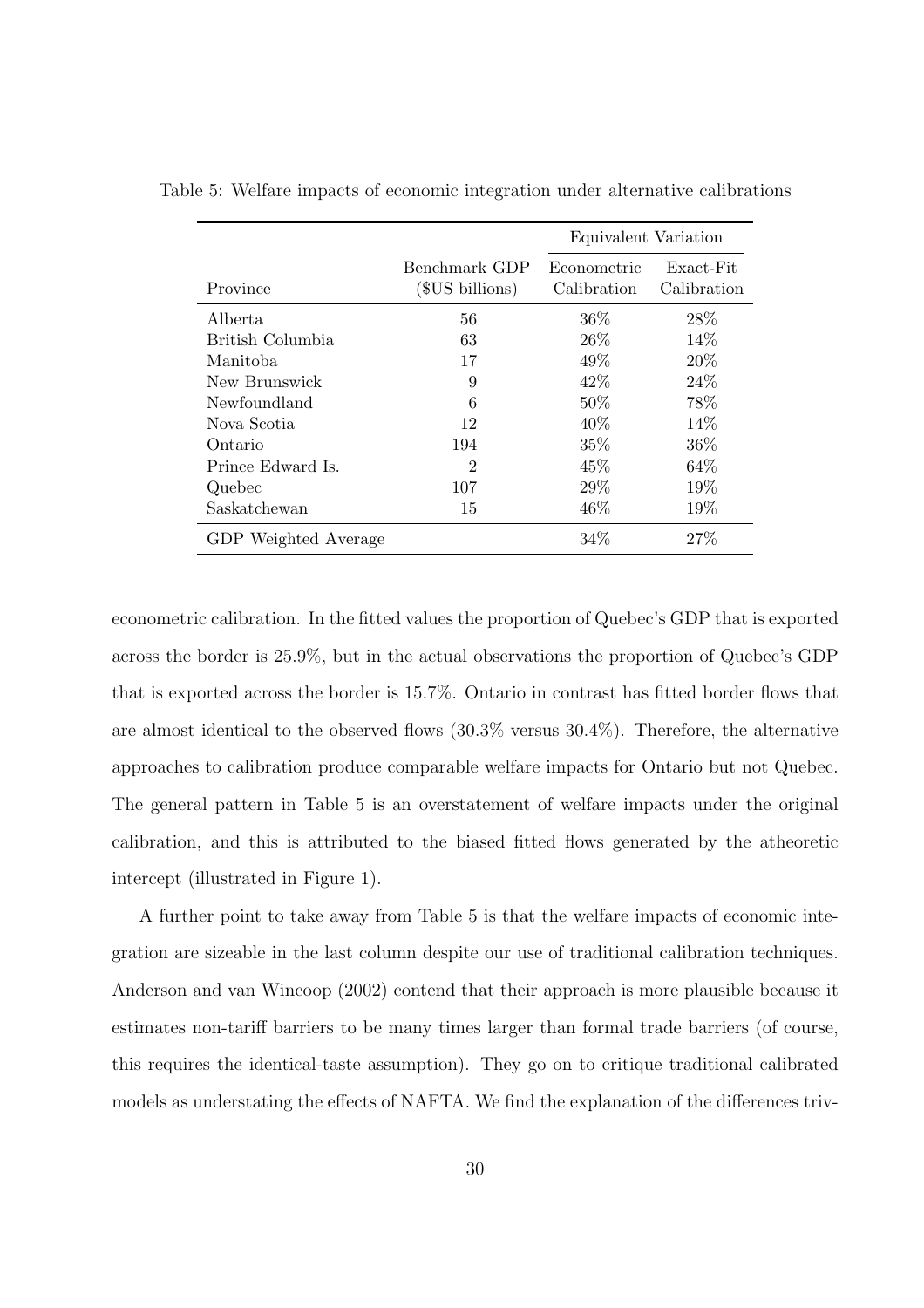ial: the critiqued computational studies focused on experiments that removed much smaller barriers. The traditional approach is to directly measure trade barriers (tariff and non-tariff, if available) and attribute any unexplained border resistance to idiosyncratic taste parameters. In contrast, A-vW assume all trade resistance at the border to be a border charge. Table 5 shows that given comparable border charges (and comparable response parameters) the traditional calibration technique yields comparable aggregate results.

## 5 Conclusion

Contemporary economic analysis includes two broad traditions of fitting economic models to data. While the analytical objectives of calibration and estimation have traditionally differed, recent applications highlight the need to consider them in a unified framework. Under consistent identifying assumptions, both approaches generate the same structural parameters necessary to relate exogenous changes to endogenous outcomes.

For many structural econometric studies, the core assumptions of the economic model are without question. The goal is to identify an estimable reduced form of the equilibrium system. We emphasize the importance of returning to the model's extensive form if reduced form estimates are to be given their structural interpretation. Operationalizing an economic model requires identification of a full set of exogenous structural parameters.

In contrast to the unified framework proposed by Dawkins et al. (2001), Anderson and van Wincoop (2002) argue that estimated models are superior to calibrated simulation models. Our illustration that estimation is calibration moves the focus of analysis onto the key identifying structural assumptions that make the fitting procedure possible, and beyond the particular label placed on the fitting procedure. The econometric procedure proposed by Anderson and van Wincoop generates results that seem to contradict similar calibrated models, but we show that this is due to specific structural and parametric restrictions not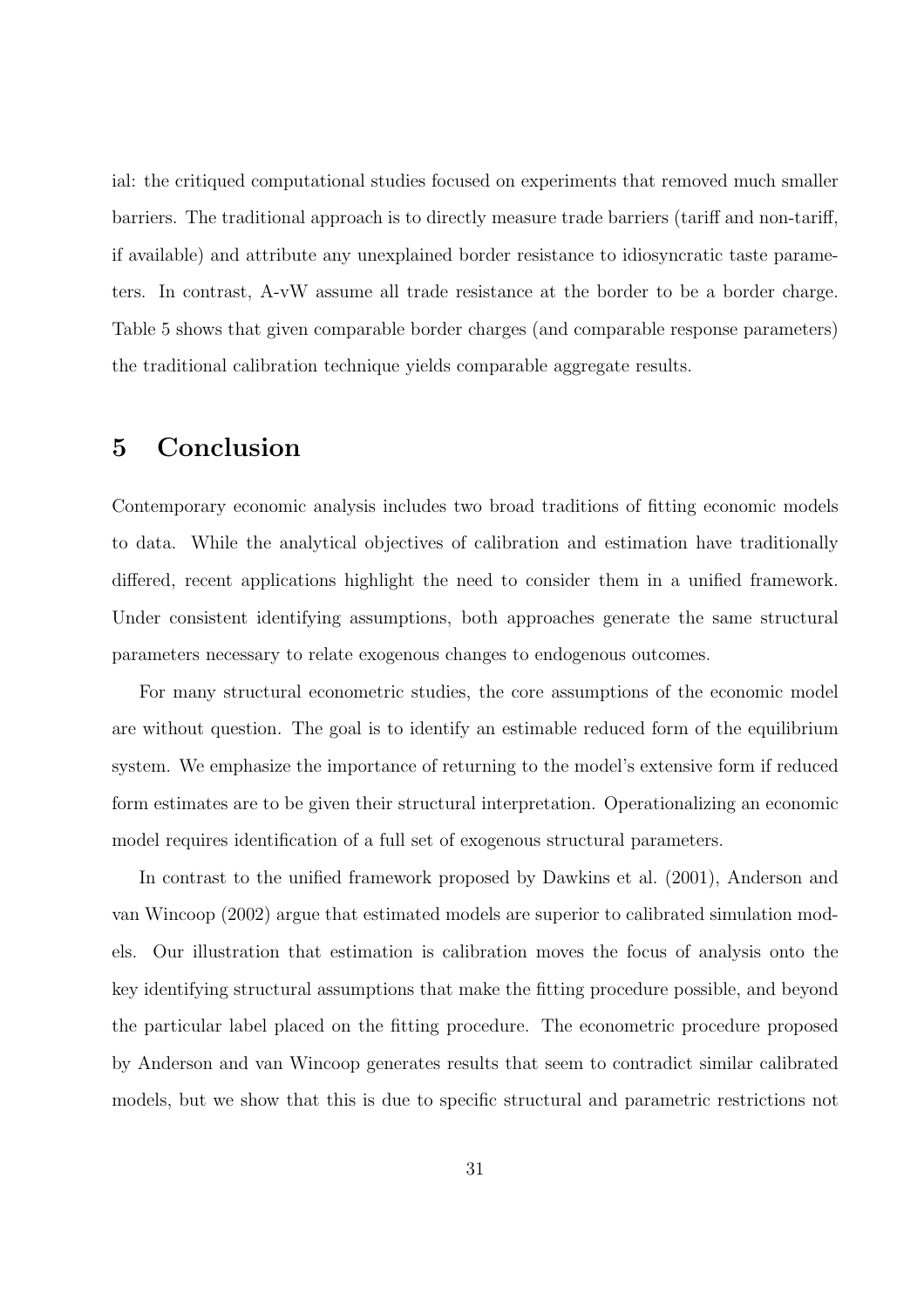found in traditional simulation models. Our contribution, however, is broader than our specific example. Viewing empirical investigations from the unified perspective, that structural estimation is calibration, will aid in applying structural assumptions consistently and in directing assumptions toward more efficient use of limited data.

## References

- Anderson, James E. (1979) 'A theoretical foundation for the gravity equation.' The American Economic Review 69(1), 106–116
- Anderson, James E., and Eric van Wincoop (2002) 'Borders, trade, and welfare.' In Brookings Trade Forum: 2001, ed. Susan M. Collins and Dani Rodrik (Washington D.C.: Brookings Institution Press)
- $(2003)$  'Gravity with gravitas: A solution to the border puzzle.' The American Economic Review 93(1), 170–191
- Balistreri, Edward J. (2005) 'A note on the local and global consistency of Anderson and van Wincoop's gravity model.' mimeo, Colorado School of Mines
- Balistreri, Edward J., and Russell H. Hillberry (2006) 'Trade frictions and welfare in the gravity model: How much of the iceberg melts?' Canadian Journal of Economics 39(1), 247– 265
- Brown, Drusilla K., and Robert M. Stern (1989) 'Computational analysis of the U.S.-Canada free trade agreement: the role of product differentiation and market structure.' In Trade policies for international competitiveness, ed. Robert C. Feenstra (Chicago: University of Chicago Press)
- Cheng, I-Hui, and Howard Wall (2003) 'Controlling for heterogeneity in gravity models of trade.' Federal Reserve Bank of St. Louis, Working Paper: 1999-010D
- Dawkins, Christina, T. N. Srinivasan, and John Whalley (2001) 'Calibration.' In Handbook of Econometrics, ed. J. J. Heckman and E. E. Leamer, vol. 5 (Amsterdam: Elsevier) chapter 58
- de Melo, Jaime (1988) 'Computable general equilibrium models for trade policy analysis in developing countries: A survey.' Journal of Policy Modeling 10(4), 469–503
- Deaton, Angus, and John Muellbauer (1980) Economics and Consumer Behavior (Cambridge: Cambridge University Press)
- Feenstra, Robert C. (2004) Advanced International Trade: Theory and Evidence (Princeton: Princeton University Press)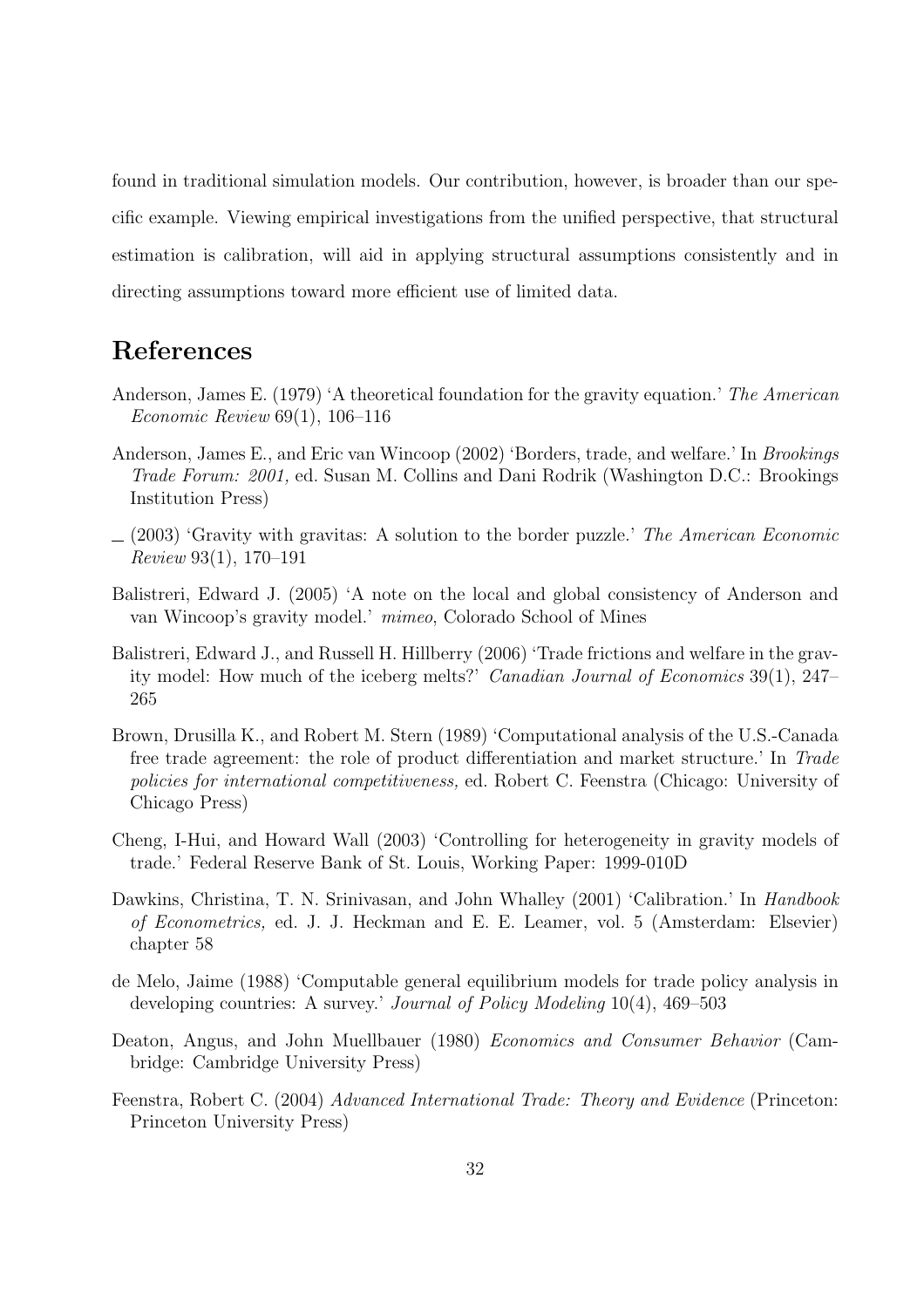- Francois, Joseph (2001) 'Flexible estimation and inference within general equilibrium systems.' Conference Proceedings: The Fourth Annual Conference on Global Economic Analysis, vol.1, GTAP
- Harrison, Glenn W., and H.D. Vinod (1992) 'The sensitivity analysis of applied general equilibrium models: completely randomized factorial sample designs.' Review of Economics and Statistics 74, 357–362
- Harrison, Glenn W., Richard C. Jones, Larry J. Kimbell, and Randall M. Wigle (1992) 'How robust is applied general equilibrium analysis?' Journal of Policy Modeling 15, 99–115
- Hertel, Thomas, David Hummels, Maros Ivanic, and Roman Keeney (2004) 'How confident can we be in CGE-based assessments of free trade agreements?' NBER Working Paper #10477
- Hillberry, Russell H., Michael A. Anderson, Edward J. Balistreri, and Alan K. Fox (2005) 'Taste parameters as model residuals: Assessing the 'fit' of an armington trade model.' Review of International Economics 13(5), 973–984
- Hoover, Kevin D. (1995) 'Facts and artifacts: Calibration and the empirical assessment of real-business-cycle models.' Oxford Economic Papers 47(1), 24–44
- Hummels, David (2001) 'Toward a geography of trade costs.' mimeo, Purdue University
- Judd, Kenneth L. (1996) 'Approximation, perturbation, and projection methods in economic analysis.' In Handbook of Computational Economics, ed. Hans M. Amman, David A. Kendrick, and John Rust, vol. 1 (Amsterdam: Elsevier) chapter 12
- Leamer, Edward E., and James Levinsohn (1995) 'International trade theory: The evidence.' In Handbook of International Economics, ed. Gene M. Grossman and Kenneth Rogoff, vol. 3 (Amsterdam: Elsevier) chapter 26
- Liu, Jing, Channing Arndt, and Thomas W. Hertel (2004) 'Parameter estimation and measures of fit in a global, general equilibrium model.' Journal of Economic Integration 19(3), 626–649
- Lòpez-de-Silanes, Florencio, James R. Markusen, and Thomas F. Rutherford (1994) 'The auto industry and the North American Free Trade Agreement.' In Modeling trade policy: Applied general equilibrium assessments of North American free trade, ed. Joseph F. Francois and Clinton R. Shiells (Cambridge: Cambridge University Press) chapter 8
- Mathiesen, Lars (1985) 'Computation of economic equilibria by a sequence of linear complementarity problems.' Mathematical Programming Study: 23 pp. 144–162
- Perroni, Carlo, and Thomas F. Rutherford (1995) 'Regular flexibility of nested CES functions.' European Economic Review 39(2), 335–343